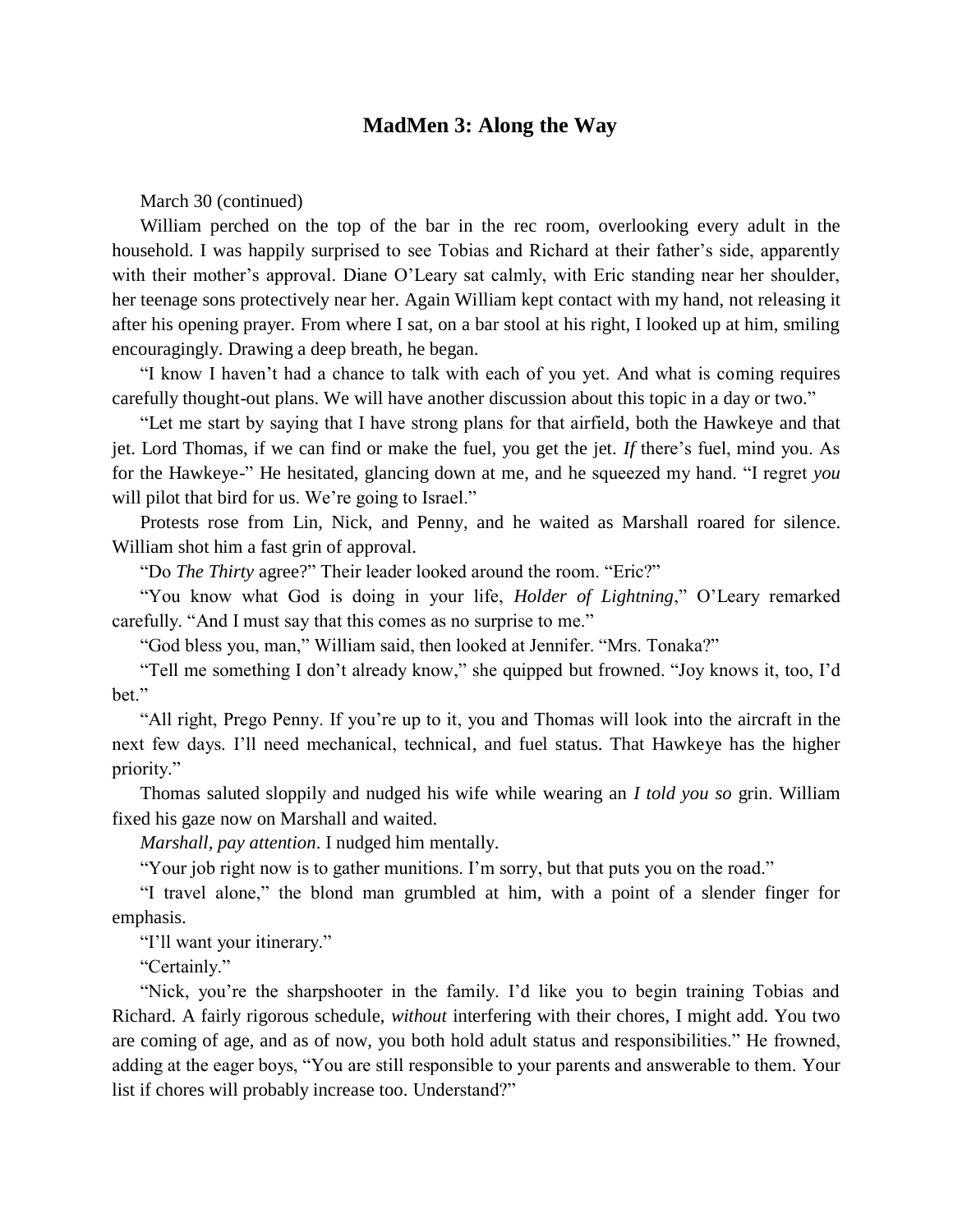The two dark-haired teens shuffled their feet, embarrassed by the attention, and then muttered their agreement. Eric laughed, affectionately slapping his younger son stoutly between the shoulders. Richard grinned through an innocent blush at his father.

*They seem so young*, I thought through the caress of William's hand. *Are we so old*?

*Yes, only babes*, came his melancholy response.

"Professor? I want a complete house inventory with projections for a hard winter, as food for thought," William continued in a business-like manner. "Also a weather and radio update. How is the solar project coming?"

"We had five failures due to minor problems." The Japanese man poked a finger at me while grinning. "Oddly enough, no problems since her cottage came online."

William patted my head, laughing deep in his chest, and a few others in the room echoed that nervously. An odd silence fell, and I sensed something pass from Jennifer to Will. Blinking, he turned to look down to me, as questions swept through me. He honestly wasn't aware of his offense. I detested being petted like a baby, and *that's how that felt to me*. I knew Jennifer and Marshall picked up on it instantly.

Turning, I faced him and poised our clasped hands between us. Careful to stay inches away, I broke the connection. In the gap, a blue spark jumped across from William, but I'd thrown up walls. He stared at me, amazed, unable to speak to my mind. With a wink, I turned back to the family, leaning casually against my companion's legs, lowering my wall.

*You hush now*, I sighed after drawing a deep breath. *It's my turn*.

*You have the floor, woman*. He shifted his position on the top of the bar while I collected my thoughts,

"My turn," I addressed my family. "Where to start? Joy, you've been very quiet in our house. There's a project I'd like you to consider: psychic measurement and instructions for our children."

The beautiful young woman looked puzzled, seeking my mind. I poured ideas into her, as murmurs broke out into the room. William had tapped into my mind, sending these concepts to any mind that could receive. Penny let out a whoop, then clutched her ample belly, giggling.

"I think my son heard you," Thomas observed happily, caressing Penny's stomach as Joy nodded to me from across the room.

"Thinking of little ones, ours need attention in many ways," I continued, eyeing a few of the males. "I'd like to see some coming of age rituals set up and goals set. Our community is divinely set by ages and genders, and four if not six of our kiddos are approaching or already dealing with puberty. Here's another thought to ponder: How much do we exclude our activities from our younger adults? Aside from battle plans, I'd like the age limit of the house meetings lowered to about seven or eight, if a child shows any interest. I know that age may sound low, but soon we'll have little time for play."

Drawing a deep breath, I took up and sampled my apple juice.

*Careful with those 2x4s.* William did not sound amused.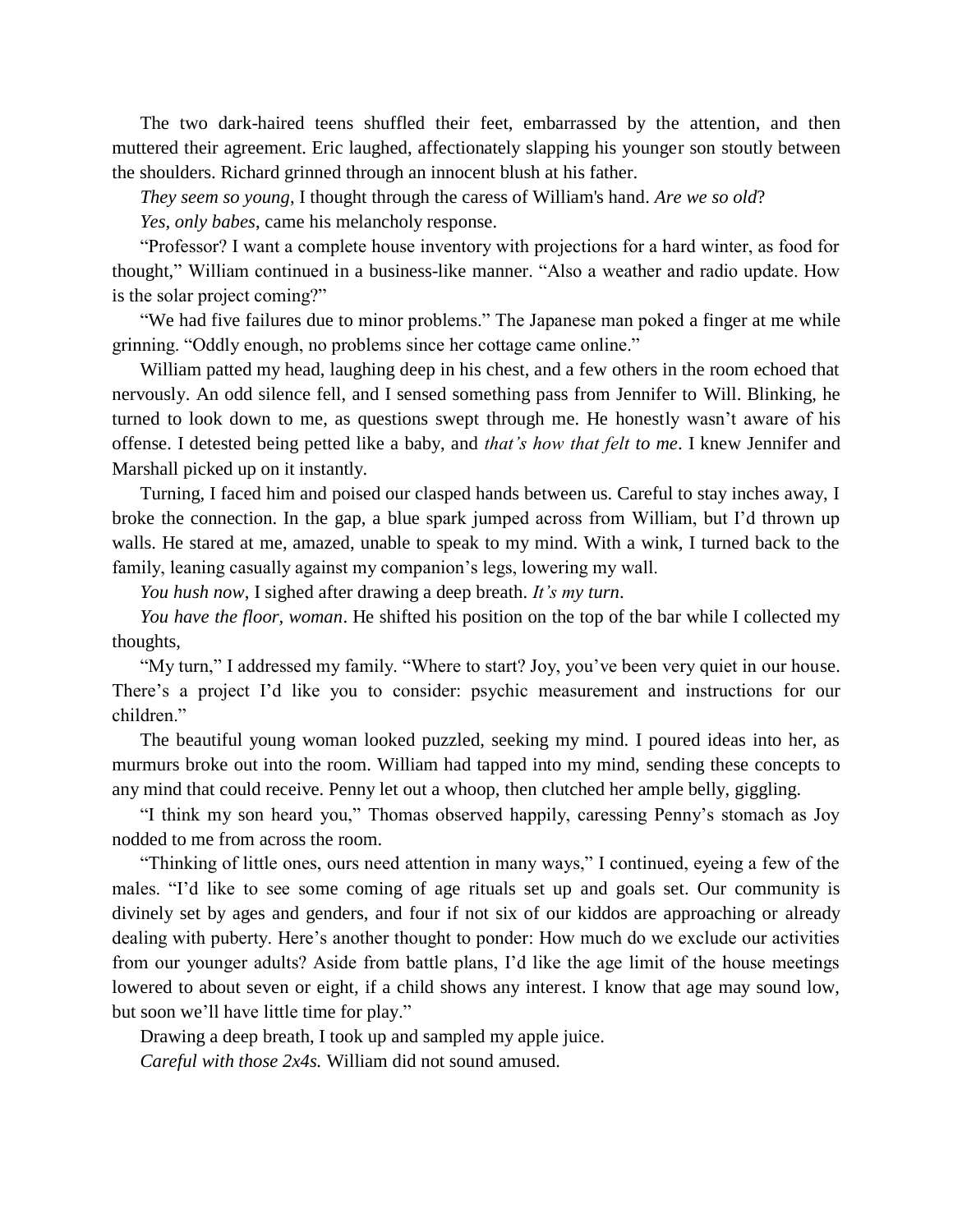"As you see, these topics will require deep thought. My next topic is *Worship*. We will schedule it for every seventh day, starting today. Except during services, the Eucharist will reside hopefully in this house in some sort of chapel. Sometime today, William will hold an open discussion on the significance of the Eucharist. Most of us were not raised Catholic, and there may be confusion for some of you."

"When?" Richard piped out.

"After dinner." William chuckled. "Is there more, my dear?"

"Two." I smiled up at him then looked back at my family. "And I'll make these quick. First, my critters are sniffing for horses. *And cows*. We have more than enough tack, but I'd like a few stalls cleared. Also, anyone who's interested in hunting and fighting on horseback let me know."

"I'll make that list, Hann," Penny interjected grinning. "I want to be in on this."

"You're a love! Thank you. What else? Ah, yes, about today!" I looked around at the circle of faces, happily. "Today is a very special day to remember. And a name must be given. Think about that during the celebration! Okay, I've said my piece, Lord William." I twisted, reaching again for his hand. *Thank you*.

"My turn again." William chuckled, looking out at his friends. "Well, I'm thinking of establishing morning and evening vespers. I'm curious about the schooling of the children. Who is the headmistress?"

"Professor Lin," Katie offered evenly. "I guess I'm second in command."

"You just got promoted. Lin, you're handling too much. Delegate authority."

"Yes, sir." The man saluted William smartly, trying to keep a straight face. "At your command, my Lord."

"At ease, Lin," our leader chuckled, shifting his weight on the bar. "I don't know about the rest of you, but I'm ready to wrap this up. Merlin?"

"I'm sure there are other thoughts." I laughed softly. "No comments now, please. Just raise possibilities, Okay? Floor's open."

Four arms went up. I kept quiet, mentally passing the gavel back to William. He tickled playfully at my back, where he wouldn't be seen, as he pointed to Candice.

"What's the possibility of a second fireplace in this house for heat this winter?" The Jewess remarked evenly, "Or expanding the solar heating?"

"Good. We'll consider that." William grinned, delighted, and pointed at Jennifer. "Yes, lady?"

"I need more medical supplies—especially antibiotics. Another Geiger counter would be a good idea, and maybe a designated medical room."

"Operating equipment?"

"God, William. I don't know…." She paled beneath her perfect tan. "I'm not a doctor."

"We'll deal with it as it comes," William said gently, while I sent the woman soothing thoughts. "Nick? Something on your mind?"

"We'll need all hands for the planting and harvests. Just thought I'd mention it."

"How many weeks until planting?"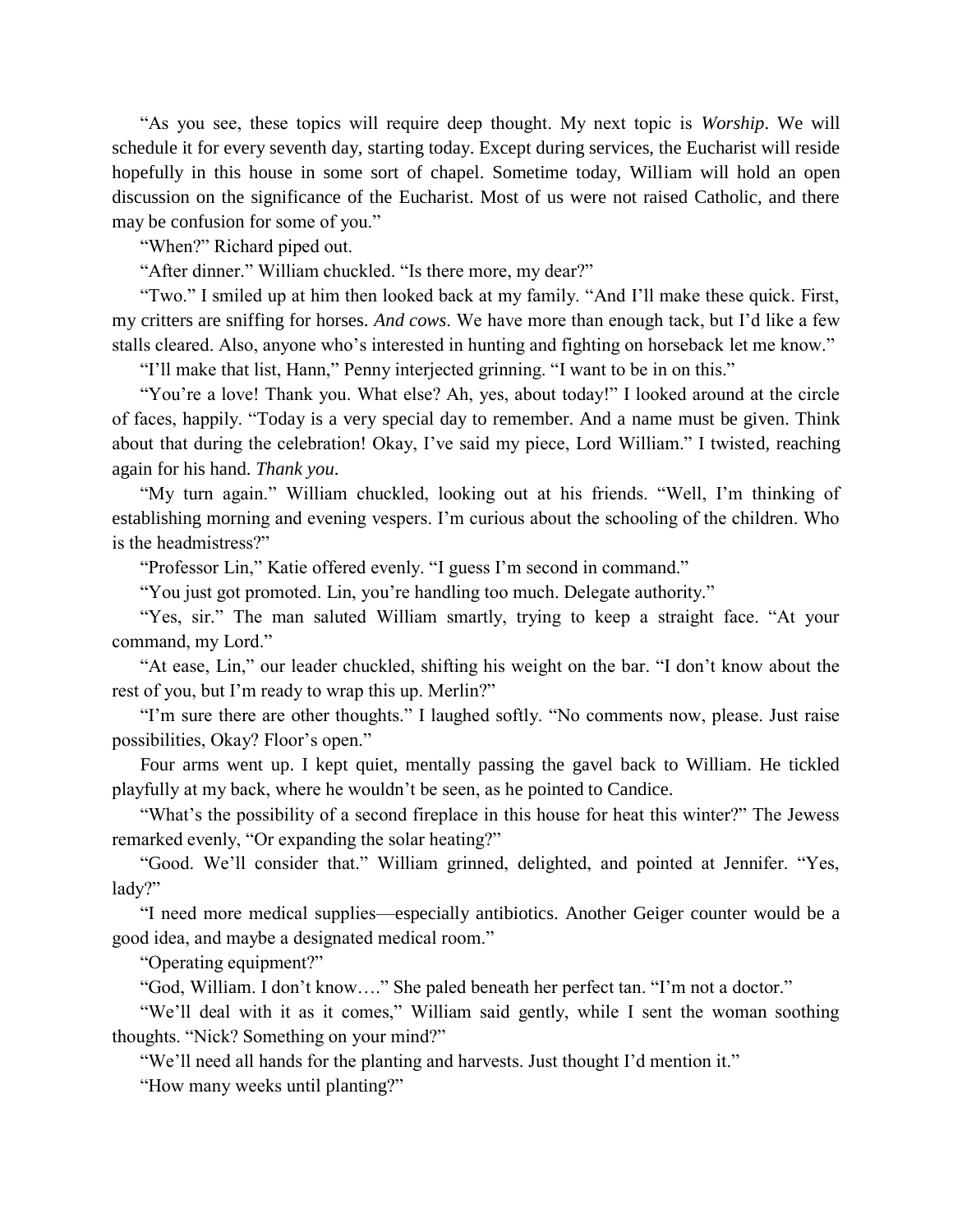"Two at least, maybe three."

"There's time enough. Canning after harvest too, no doubt. Anybody else? No?" His brown eyes surveyed the nodding heads. "We all have much to consider. I want privacy for Hannah and I. *Absolute privacy*. Until at least noon."

William bent forward, regarding me. I blinked at him, poker-faced. *Later than noon, Hann? Okay.* He smiled, focused on the family again.

"The barbecue is scheduled for mid-afternoon," he concluded, sliding from the bar. "We're going for a long walk. Leave us alone till then, please."

Taking William's arm, I felt Marshall's apprehension at not knowing our whereabouts should an emergency arise and passed it to my husband. He was thoughtful as we stepped to the door, and he halted, turning back.

"My Merlin reminds me of your love, and your concerns." He bowed slightly with grace, as a ripple flowed from his brow. "Thomas now knows our destination."

*Would you call your critters to the watch, and then be Merlin for me?* He kissed my cheek, very close to my ear, nudging me toward the door. "And Jennifer, you have my word, we'll both rest before dinner."

\* \* \*

For the next two hours, I was left to William's physical presence. If we communicated with each other, it was by natural means only. I had little to say but agreed to remain by his side, instinctively knowing where he needed to go.

Out beyond our new electric fence, we played like children in the waist-high meadow grass. I ran to release the tensions and stress within me and was surprised as William sped passed me in his own private foot race. We walked later saying little more than teases and friendly harassment. It was as if years melted away to the time when we'd first met. I was Hannah again, and he'd spoken only once of his Lady Ann.

*Hang on*, I called to my younger self in the daydream inside my head.

Close by, I heard William moan. I turned to where he rested a few feet away, sitting against the trunk of a maple tree. He was smiling through glazed eyes.

"*I* heard you that day, long ago," he remarked ironically. "Only I thought you were talking to *me*."

"A lot of good it did, then. How about that: Mental time travel?"

"You are my Merlin," he laughed as he shrugged. "How are you doing over there?"

"It's a lot to sort through." My defenses had come up, and I consciously struggled to relax around the man. "I'm not sure of any of this."

"Sort through it while you sleep. Need a hug?"

"Would you?"

"Why do you think I ask?" William patted the grass beside him. "Hugs are on *Special*, today."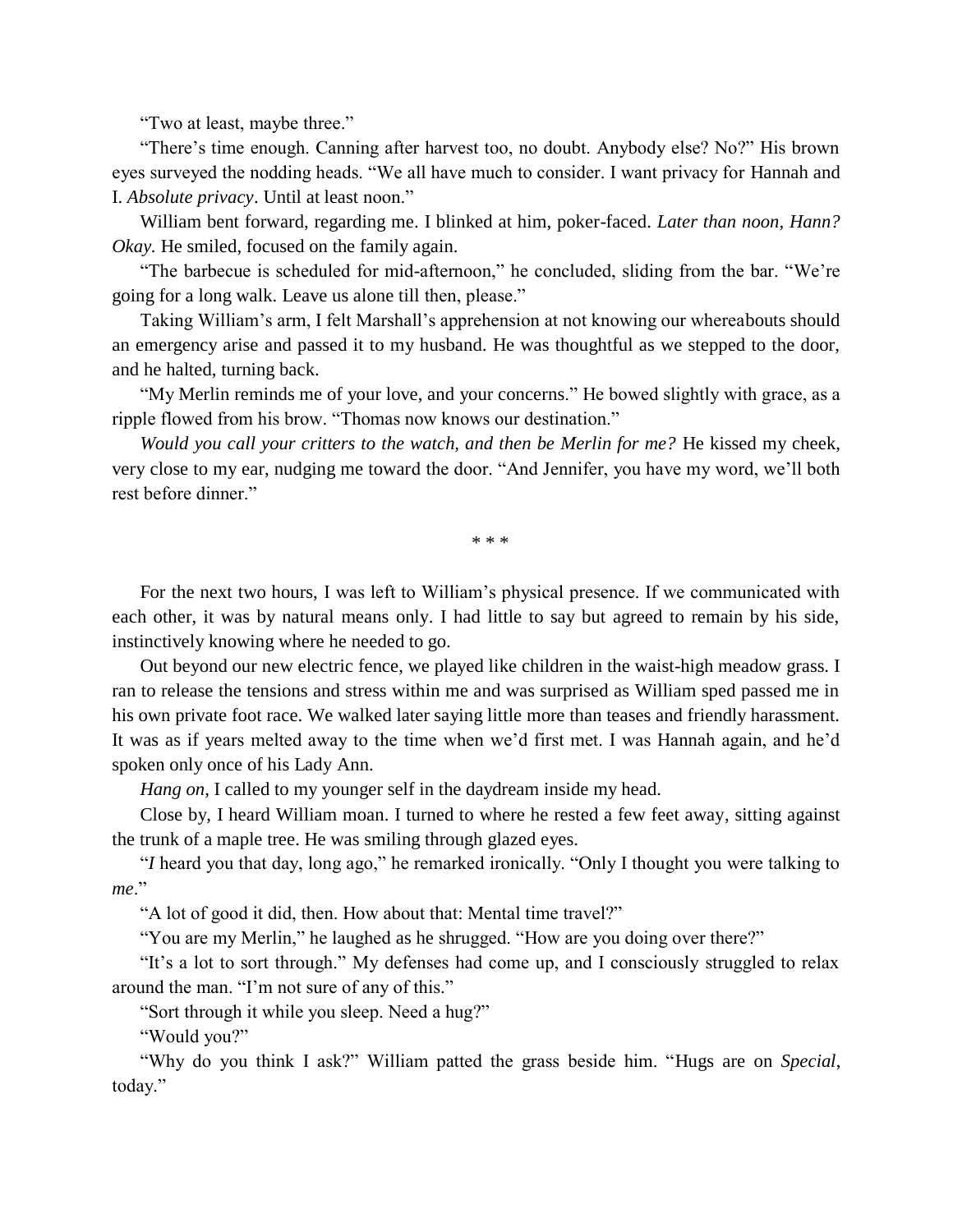"Just when I get comfortable," I muttered, rolling casually into his arms.

I heard his chuckle, as he enfolded me and gently stroked my hair. Mentally, he nudged my being.

"I just realized why you were so insistent about our standing back to back to say our marriage vows."

"You are thinking about our wedding?" I felt amazed at the change in the nature of the man.

"I never could understand why you insisted on saying our vows back-to-back."

"And…?" I encouraged, turning to study his profile and resting my head on his shoulder.

"We became *one being* looking out in two directions. But it has its disadvantages."

"Minimal, I assure you," I sighed watching the clouds drift by. "I've been through all this within myself."

"Will you stop blowing in my ear!" He barked, pushing me away from him. "You know that bothers me."

"You're the one who asked for the hug, brother," I replied, settling near his feet. "Whose problem is this, anyway?"

"What problem?"

"Never mind. Shall we try it back to back?"

"What are you talking about?"

"Come here," I laughed pulling him away from the tree trunk. "No, not facing me. Back to back! There. Now stay put."

I positioned my back to his, with my head in the nape of his neck, and relaxed against him. William eased back and found a balance.

"This is what I tried to say. We hold each other up by maintaining slight tension and a sort of balance."

"We cover each other's blindside. Each other's faults."

"But do we really?" I asked with a sigh.

"That takes a lot of work." He was slow in this admission.

"Love, William, not work."

"Agreed," came his apathetic and troubled response as his mental walls came back up.

I sensed sadness in him and left him to his thoughts for many minutes, half-conscious of Marshall's music in my head. Jennifer was pitching softball to kids as old as forty-seven, while David created potato salad without a recipe. Carefully, I extended myself to check on other activities, and then I sensed discomfort in my companion. Attending to my temporal surroundings, I curled my legs beneath me, causing William to shift slightly and adjust his mental barriers.

"Want to talk about it?" I asked softly over my shoulder.

"Theirs' was a slow, terrible death..." He sighed, sending a mental sample of the horror he was recalling.

"Don't torment yourself, Will."

"I don't get it, Hann. Such God-fearing people put through that creeping horror."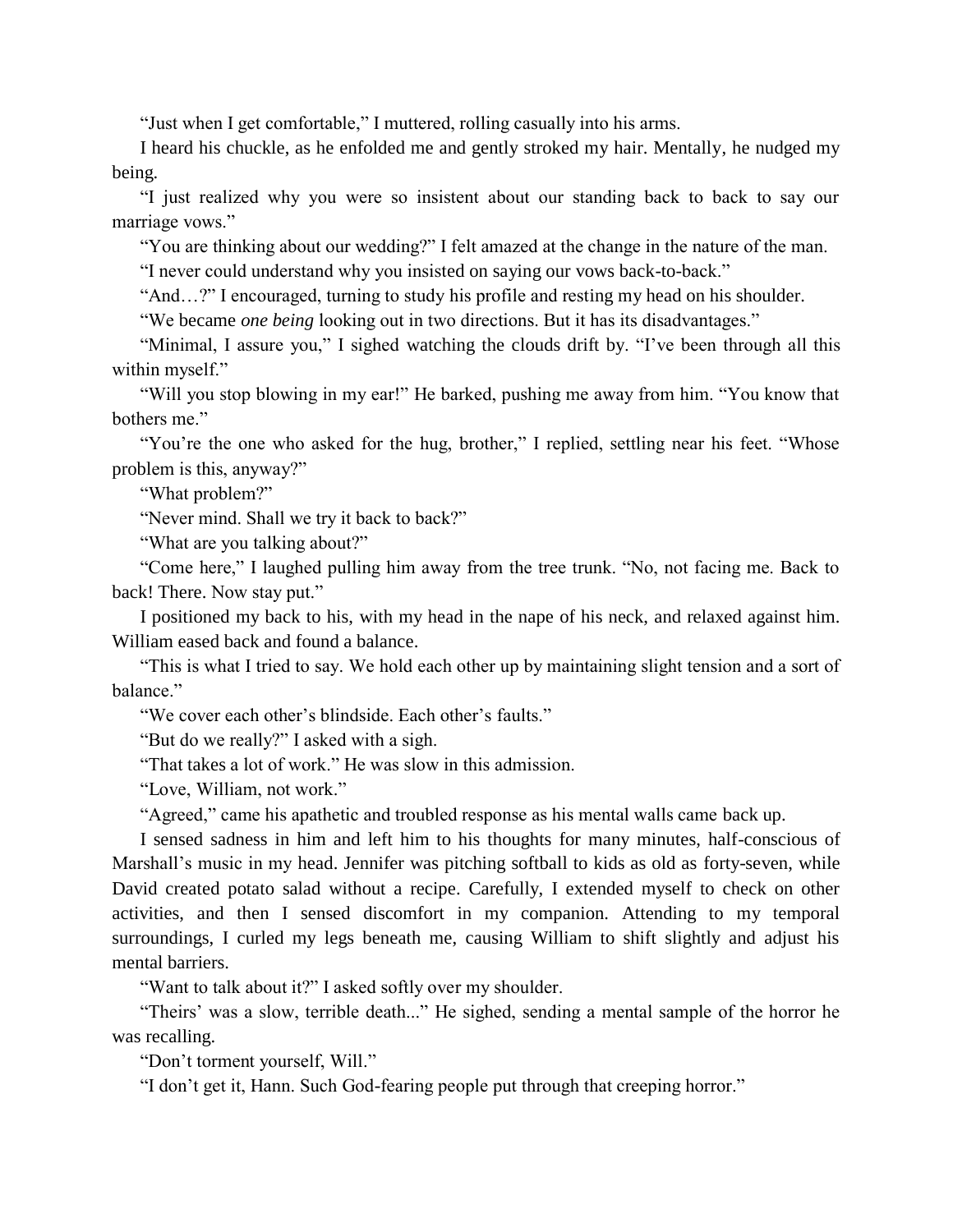"They were good people. Many good people suffered that way. Remember, I sat for days listening to San Diego dying. I don't understand all of it, Will. Humans can't. But do not grieve what is past. I'm sure your family rests secure in the bosom of Abraham."

"No doubt." Then he suddenly barked: "Don't lecture me."

"I had no intention," I said gently, wondering at the remark. "Do you know where the horses are?"

"Animals are your department," he snapped, mental walls now solidly in place.

"I was just wondering if you'd seen any in your travels."

"None. But I heard you calling to them." My companion stopped and corrected his attitude. "Patience, *Lady of the North Woods*. Our horses will come."

"I know..." I muttered, trying to keep from being defensive.

"Do you realize how far your being radiates?" William began lightly. "Chicago is what? almost 500 miles away? I could hear you cry all that distance."

"Cry?"

"I sensed what you were going through, Hann. I experienced odd moments daily where I'd be *you*. Very strange. But you wouldn't acknowledge it."

"I didn't realize you were there."

"I knew that too." He smiled affectionately. "It's one of the reasons I stayed away so long." "Did you miss me?"

"Sometimes. I had to know where you fit in—in many vague areas and visions I'd seen."

I yawned, having nothing to say.

"I had to find reasons to come back," he announced after a long silence, and then he chuckled to himself. "That's kind of hard to admit to you, but after chasing my dream for so long... There you were again. The love I had rejected. I didn't know what to do about you."

"You really didn't know?" I asked, digesting his reluctance in returning. *Had I driven him away?* I wondered.

"No. Not at all! You know I don't care to see into the future. It's too confusing. One day at a time gets rough enough. It was more a matter of *why* Hannah-the-reject then *what's next*."

"Please explain." I swallowed hurt feelings and said a quick mental prayer.

"I know you and Marshall had been lovers in the before time after I broke the engagement. Hush, woman. Let me finish. That's ancient history, and he's devoted to you now. That's good, I suppose. Why did I have to do that to you? Why did you continue to believe in my dreams after I shattered yours? Why had Marshall returned with all his feelings for you? Why could Lin tolerate me being around his wife? *Why, why, why*?"

I closed my mouth, thoughtful before I answered him.

"No one can explain emotions with rational thinking, *Troubadour*. As you said, it is ancient history. I suggest you let go of the past and get beyond your feelings of guilt."

"Another thing gripes me. How can Lin be so nice to me after I abandoned Jennifer and James?"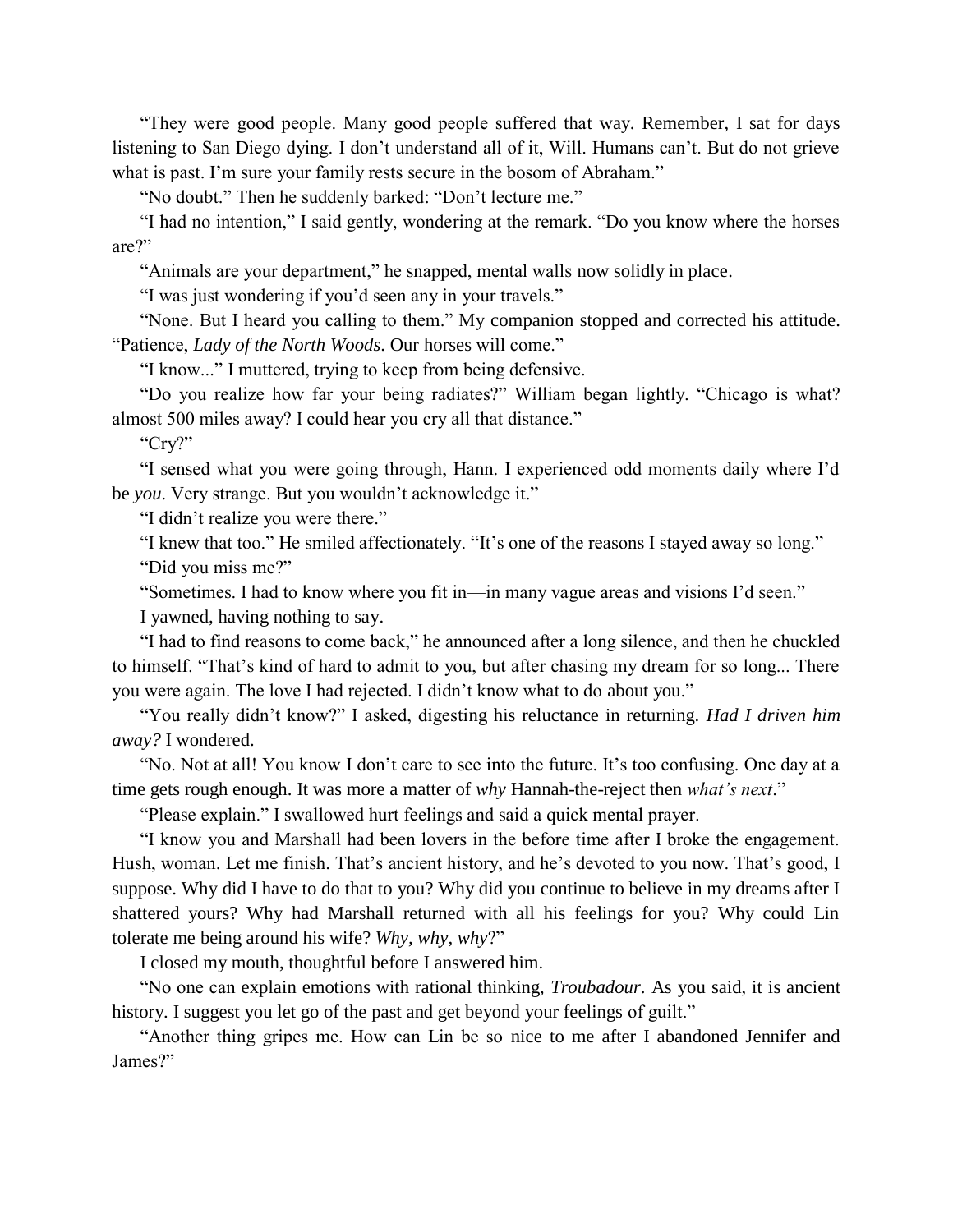"He *is* a good man," I said, settling closer to William again. "What about Jennifer, William? She still loves you."

"I *know*," he groaned out a breath. "And that scares me, Merlin. The potential for adultery in our household is rapidly rising, and not to be taken lightly."

"That has occurred to me too," I admitted.

"Sometimes I could strangle your Marshall," William growled. "He is so bold with his affection for you."

"Is that the reason you ran away in the first place?"

"I didn't run away." His voice became ice. "I went on a quest."

"Are you so sure? Marshall said he could easily understand the length of your absence." I sensed my companion's anger, and I laughed. "Will, I was not sure I could live with anybody, let alone with *you*. At times the tension between us is almost unbearable."

"I agree! That may be part of why I left." He drew a long slow breath behind me. "You are *not* my Lady Ann, but for a while, that idea seemed to work for me," he explained, vibrating confusion and sadness and frustration and many other things internally. "Without you, I am merely Will Martin."

"Mind your emotions," I whispered over my shoulder. "You're *leaking*."

"Everybody to the back of the bus," he muttered, reinforcing a few mental walls. "Kind of you to mention it."

"What's wrong with just being Will Martin?" I sent him a mental hug. "I've got a soft spot in my heart for that kid."

"That's just it, Merlin. He's a kid."

"The trick is to know when to let the kid run free. Change of subject?"

"Go ahead."

"Touching."

"Around the family?" William inquired flatly. "A little more specific?"

"Here it comes, so listen up!" I pouted for the effect. "I do *not* like being hung on, patted on the head, or treated like a child. You embarrass me in public!"

"You are so lovely when you blush."

"Shut up, William," I moaned. "Are you listening to me? I do not want a public conflict between us."

"Marshall offered to tutor me in chivalry. I have been practicing. I agree about our image to the household. The couch will serve my needs if I wish not to wake you."

I shifted to look over his shoulder. "Look, kiddo, I'm talking about your actions toward me around the others."

"I know my obligations to the family," he insisted.

"You have obligations to your *wife*, too," I reminded him with a slight nudge to his thin rib cage.

"So I've been told. What do you expect?"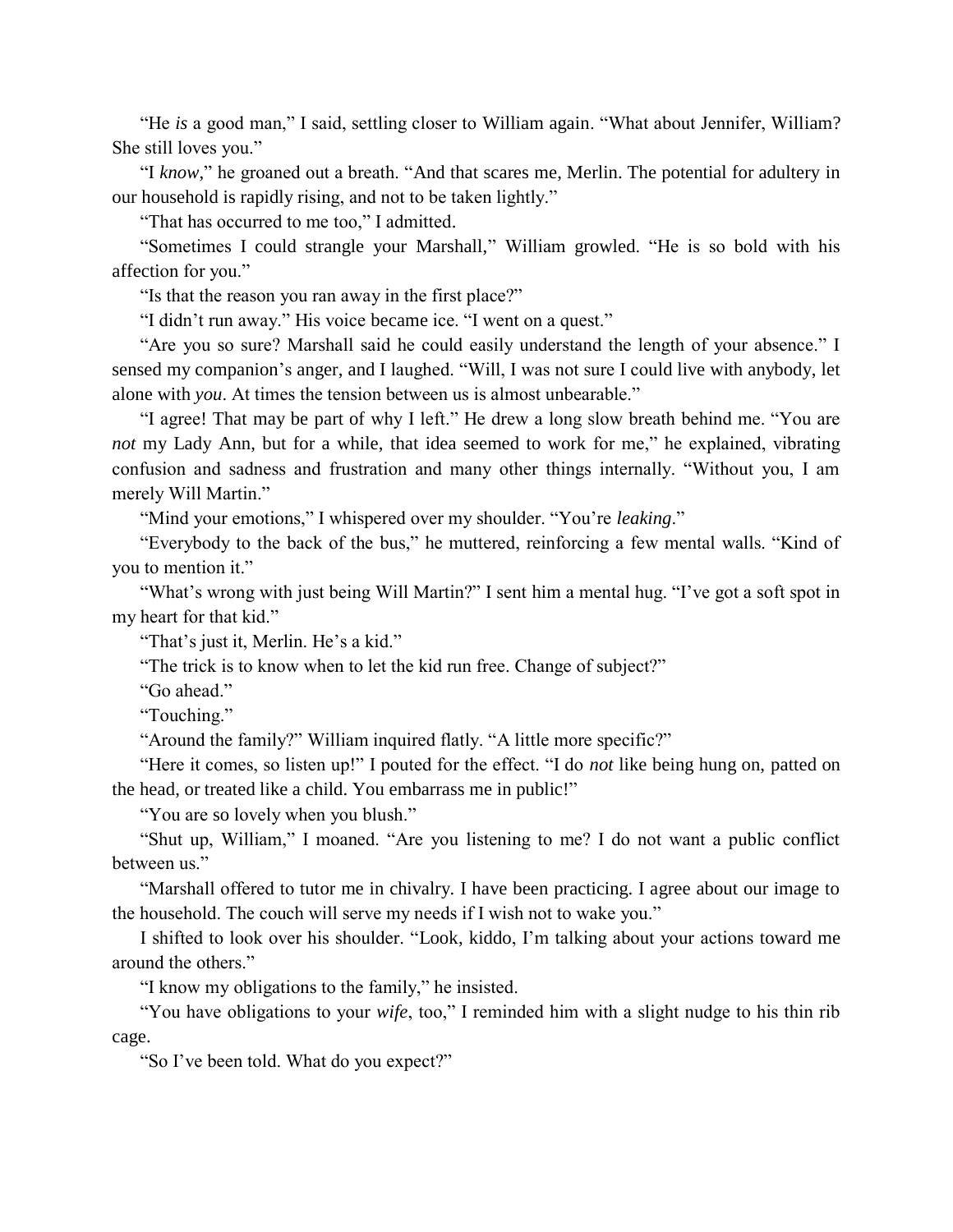"I need to feel I am more than a valued consultant. More than a spare battery!" I growled, resuming our back-to-back position, and added, "Enough of a hint?"

"I shall work on it. Why do you insist on talking out loud?"

"It's easier."

"Or is it your defense mechanisms?" William asked slowly. "You really don't like linking with my mind, do you?"

"It's safer out here."

"You don't like my touch?"

"That depends on circumstance. I have been used more like a spare battery pack than anything else of late."

"I already apologized for that. I intend to allow you as much rest as you desire."

"Rest for yourself, too. I don't think you realize when you start draining from me."

"Really? I'll try to be more careful." My companion's tone seemed resigned. "Merlin? How do we live together?"

"That depends on how much we talk to each other, and in microscopic detail when necessary."

"And care for each other's needs. I suspect that you've lived alone too long."

"Could be. I enjoy it," I remarked, stretching my arms high and wide. "It's hard to have someone underfoot."

"Tosha's always at your feet!" He laughed. "What do you mean 'underfoot'?"

"I know Tosha's ways. I'm used to her. You're a totally different story. Besides being the most complex human I've ever met, you're an insensitive spoiled brat."

"Thanks a lot." He laughed, shifting his body.

"I don't understand men in general," I sighed. "You're a complete mystery to me."

"No different on my side of the fence," he chuckled, reaching back to jostle my hair. "Does this bother you?"

"Yes. And don't pat me on the head again, or I'll claw your eyes out."

"Idle threats, I am sure." William stood, turned, and gently helped me to my feet.

\* \* \*

"Roan Rover to Cavehaven," the ham radio beside me crackled. "Roan Rover to Cavehaven base. Come in, Cavehaven."

Tuning my senses to the Northwest, I alerted William mentally while reaching for the standing microphone while breathing a relieved sigh.

"This is Cavehaven, Roan Rover," I called into the small microphone. "You're two hours late. Any problems out there?"

"Problems!" Arlo Gentry snarled through the speaker. "Little Bitch, we're up to our asses with problems. Reds are across the Great Divide in swarms and they are killing any American they find."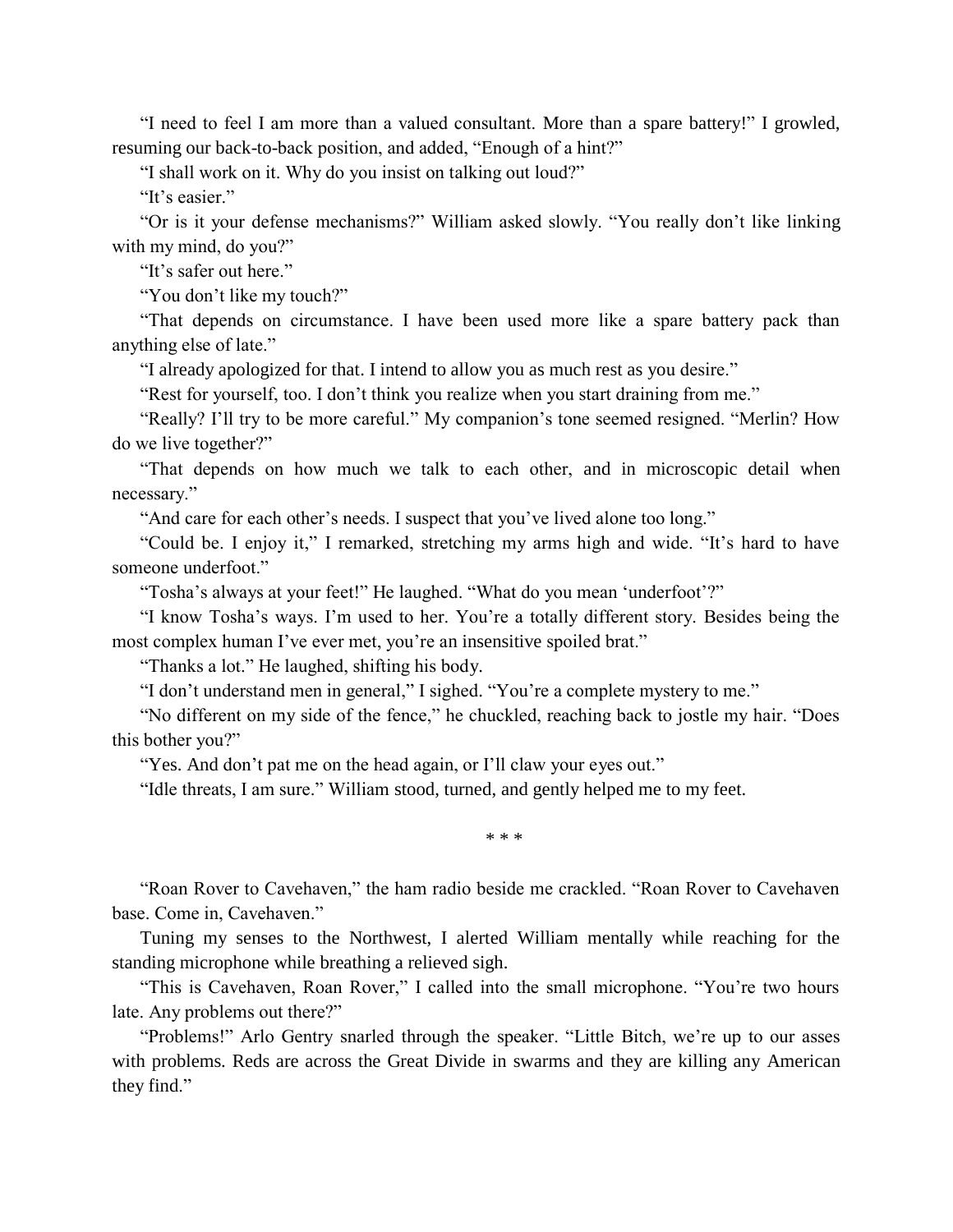"Where are you?" I gasped at the news, sharing it with William, who relayed it to all *The Thirty.*

"Safe for the moment. That's all Ah'll say over the air. Lost old man Gronski in a skirmish about three hours ago. Greg's okay, but the little boy is all shook."

"Want to bring him here?" I asked, trying to analyze his emotions as I spoke.

"No way!" Crackle and static came through again with his reply. "Gas is getting scarce, but we're going to keep at it as long as we can. How's reception?"

"No complaints. William wants to know if you did any damage."

"Ya bet ya! Set the sky on fire with their own fuel. They're hauling their fuel. Or were, Ah should say. It all went *Boom*! By the way, Ah've got two new recruits. Good men, but vicious. They follow orders. What ya think?"

I sensed the two unfamiliar beings near Arlo, through his radio beam.

"No bad vibes. They're okay."

"Ah thought so. Glad to hear it from you. So, now we're four. Make that five, counting little Gary."

"Supplies holding?" I sipped my tea.

"Easy to get what we need. Did Penny have that kid yet?"

"Another month to go." If we counted right, I added to myself.

"No way. Bet you she doesn't go much longer."

"I get that same feeling. We'll keep you posted."

"Right," he laughed nervously. "Better go before they pinpoint this transmission. Tell Marshall the van's running great."

"He'll be glad to hear that! Talk to you at the next scheduled transmission. God be with you, Arlo."

"Whatever. Roan Rover out."

With a deep sigh, I turned to find Jennifer leaning against the doorway with arms folded loosely across her chest. Her attitude was solemn, but I flashed my silliest grin as I came up from the chair. She moved from the door gesturing me to follow, and without a word passed through the house and out into the backyard where a game of flag football was being played by a large collection of the household, young and old, male and female.

We walked abreast, skirting the action as Thomas was taken down by a handful of overenthusiastic youngsters. Eric, playing referee, called foul, whistling until he was red-faced. Mrs. Tonaka elbowed me, pointing to her son as James retrieved the "dead" pigskin and scrambled for the nearest goal line, then her pleasant laughter touched the air. As quickly as it came, the chuckle dissipated, leaving only Jennifer's ill-at-ease vibrations.

Reaching the steps of the tenant cottage, the flaxen-haired woman hesitated, looking back over her shoulder. Then she frowned and sank down gently on the highest step. I went quickly for iced tea, and then joined her while she watched the ragtag game. The sun lay low in the western sky.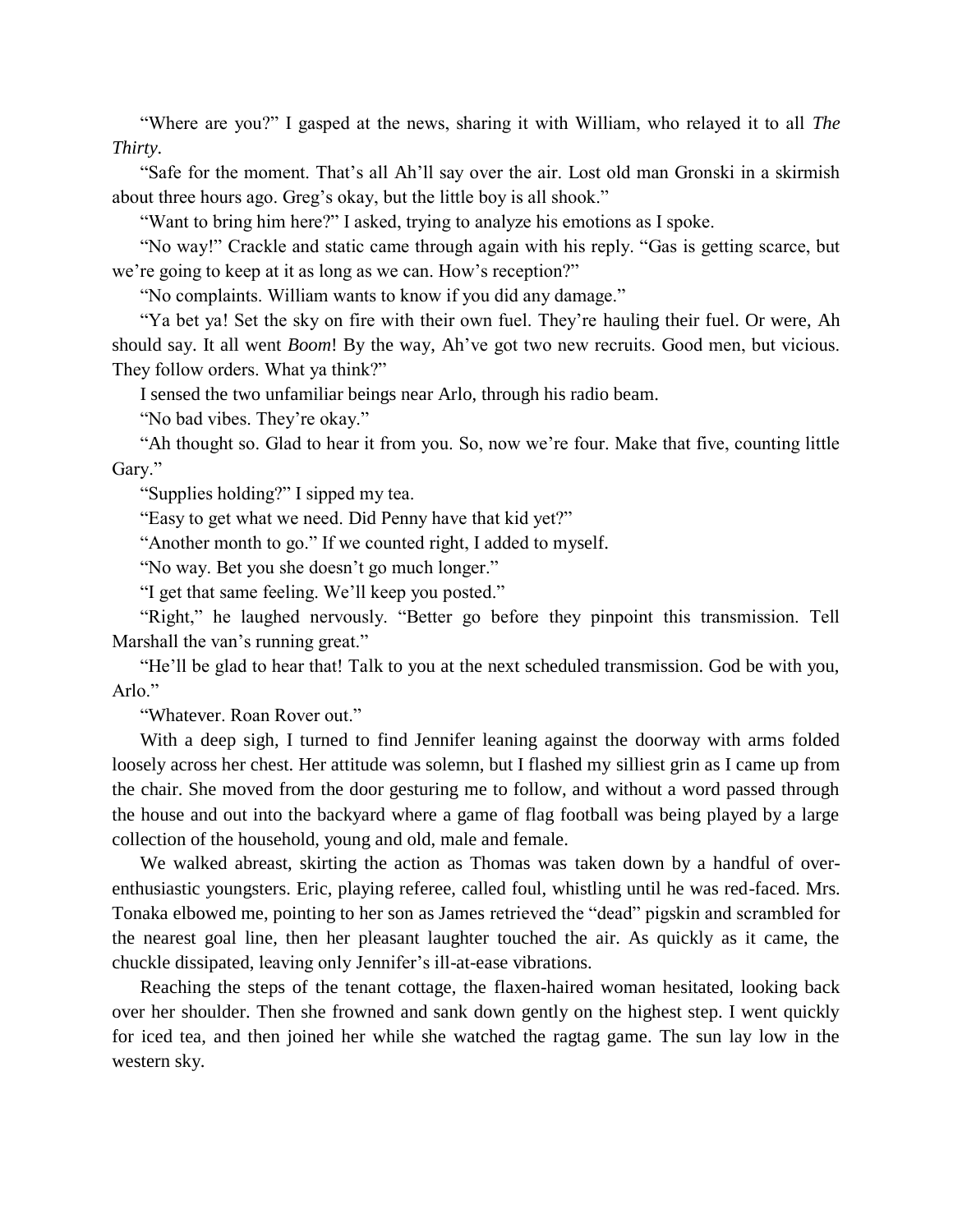"Doesn't William realize you're sterile?" She began finally, a frown on her pretty face, and because of my ever-increasing Talent, I already knew her line of thought.

"That is not William's issue," I countered, reluctant to open the topic, but reminded myself of her excellent understanding of my mate.

"That stupid man!" She hissed, shaking her bright head slowly. "You are so frustrated that even Lin has commented on it. What's Will's problem?"

"I was hoping you could tell me," I said truthfully, as Joy caught a lopsided pass from Daniel out on the pretend gridiron. I reached into my pocket for a smoke. "If your other-half is picking up on this, how must you of *The Thirty* feel?"

"Want me to have a talk with William?"

Out on the field, Lord Thomas stopped suddenly in mid-stride, and his green eyes filled my vision for an instant. I could not untangle his garbled emotions as fast as they flooded over me.

"I doubt if it would do any good. You know how William is."

"He can be stiff-necked, I know," Jennifer sighed, toying with a lock of hair. "I could get you some birth control pills. That may ease his mind."

"Jenn… That is not why he insists on chastity. He thinks sex would interfere with our Talent, and in the coming year he'll need every advantage he can get." I watched a parade of emotions dance across her face. "And in ways, I can't complain."

"What! Why? You're as married as possible for us. I just don't understand you two."

"I can't say as I do," I sighed, lighting a joint from my finger. "And there's his attitude toward this."

"Still smoking that stuff, huh? Can't say as I blame you."

"It helps. A little."

During a brief silence, the blond sipped her tea, watching the play.

"Good meal our guys put on, wasn't it?"

"Especially those ribs."

"Yummy," Jennifer sighed, rubbing her abdomen, then moved up to her stomach. "I won't be able to eat for a week. Why'd he postpone the second meeting?"

I exhaled. "Too much, too soon. He's out for a walk, now. Thinking, no doubt."

"And walking off the feast."

"Probably. He didn't like Arlo's report." Pulling on the smoke, I glanced sideways at the woman. "There's a lot to get done before first planting."

"God, I sure hope this summer is milder. Have you foreseen?"

"Haven't thought to look. But I will," I added and then took a big gulp of my iced drink. "Lots to sort through."

"When's the next meeting?" Jennifer inquired gently. "They'll want to know."

*William?* I touched him at his solitary place on the ridge. *When's the next meeting?*

"Tomorrow night? Maybe the day after," I relayed this as Eric whistled another foul, and the players began to protest. "He will tell us when he is ready," I said, feeling like an echo, then got that feeling again from the woman who sat next to me while I drew on my smoke.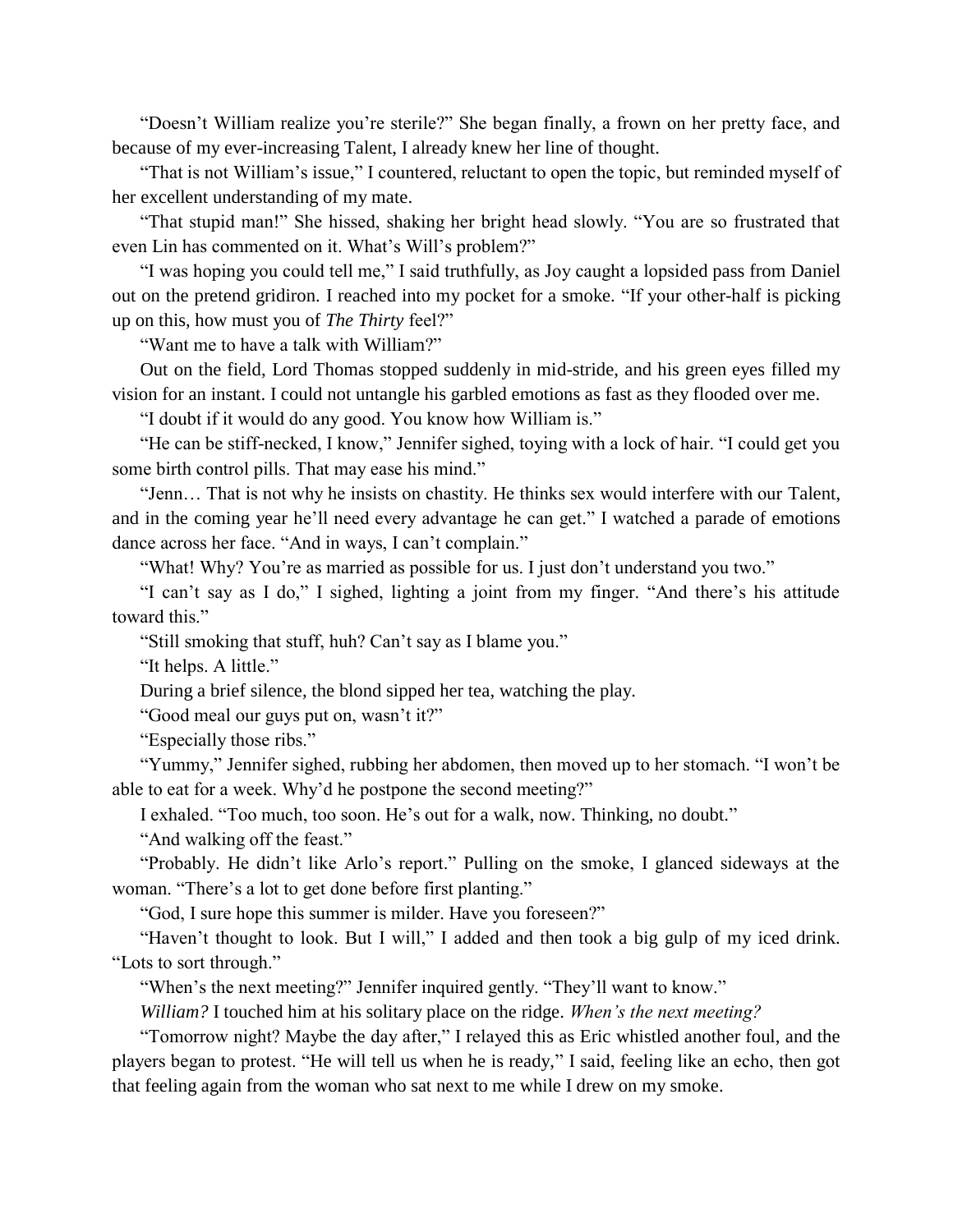"Why are you thinking of me pregnant?" She asked casually, and I choked on my smoke. "Lin had a vasectomy years ago."

"I do see you with child again," I explained, coughing a bit. "So, I think you may be pregnant."

"Is it your *Sight*? Is it true?"

"I would presume so."

"Ann. Let's hope that this time you're wrong."

Then I knew for sure now that she carried her second child.

### April 9

Almost everyone had finished the morning buffet when I rounded the last tree in the orchard and turned toward home with Bingo at my heels in Judica's absence. My gray wolf had announced a week ago that she couldn't continue our daily run because of her pregnancy. William seemed content for me to keep running provided the rest of the dogs came along. I had to be properly armed. Jogging with the weapon seemed unbalanced, at best, and it took me days to become used to its weight on my hip. After clearing the barbed wire fence, I slowed to a walk, breathing heavily. I found myself thinking again about my stubborn roommate's attitude, and I felt thoroughly dismayed, while at the same time, angry.

First I had tried to deal with his sexuality, and when that didn't work, I had tried to ignore my own. Nothing seemed to work. Will had taken no stand verbally, but he still lived as far from me as possible. Aside from the necessary image to the community, the man never touched me the way lovers do. Sadly, I wish I could write this another way, but I've decided to be open about this too. At this time, I didn't understand why, but my companion insisted that our personal relationship remain platonic. I became suspicious of Jennifer, the most obvious choice, but after a few weeks, I realized that it would have been impossible for the two of them to be together without me or Lin or some member of the family being aware.

Regardless of William's attitude, I realized my morale could crumble into someone else's arms. I knew Marshall had begun to feel the strain, and yet he sometimes baited me to the point of distraction. If William left the farm for any reason, he always left Marshall responsible for my safety. Despite his quips about being *honorable to a fault,* I wondered what would happen if I behaved without honor.

MAY I INTERRUPT? Came Judica's soft contralto voice.

*You sound tired, my friend.*

YOU SHOULD AVOID THAT KIND OF THINKING, the wolf replied. AND I NEED YOUR HELP. MY WHELPING BEGINS.

*Where are you?*

My head flooded with mental images of somewhere in the barn, and as I altered my course, I could smell odors of the stall she'd chosen.

*Aren't you a bit out in the open? The kids will pester your puppies no end.*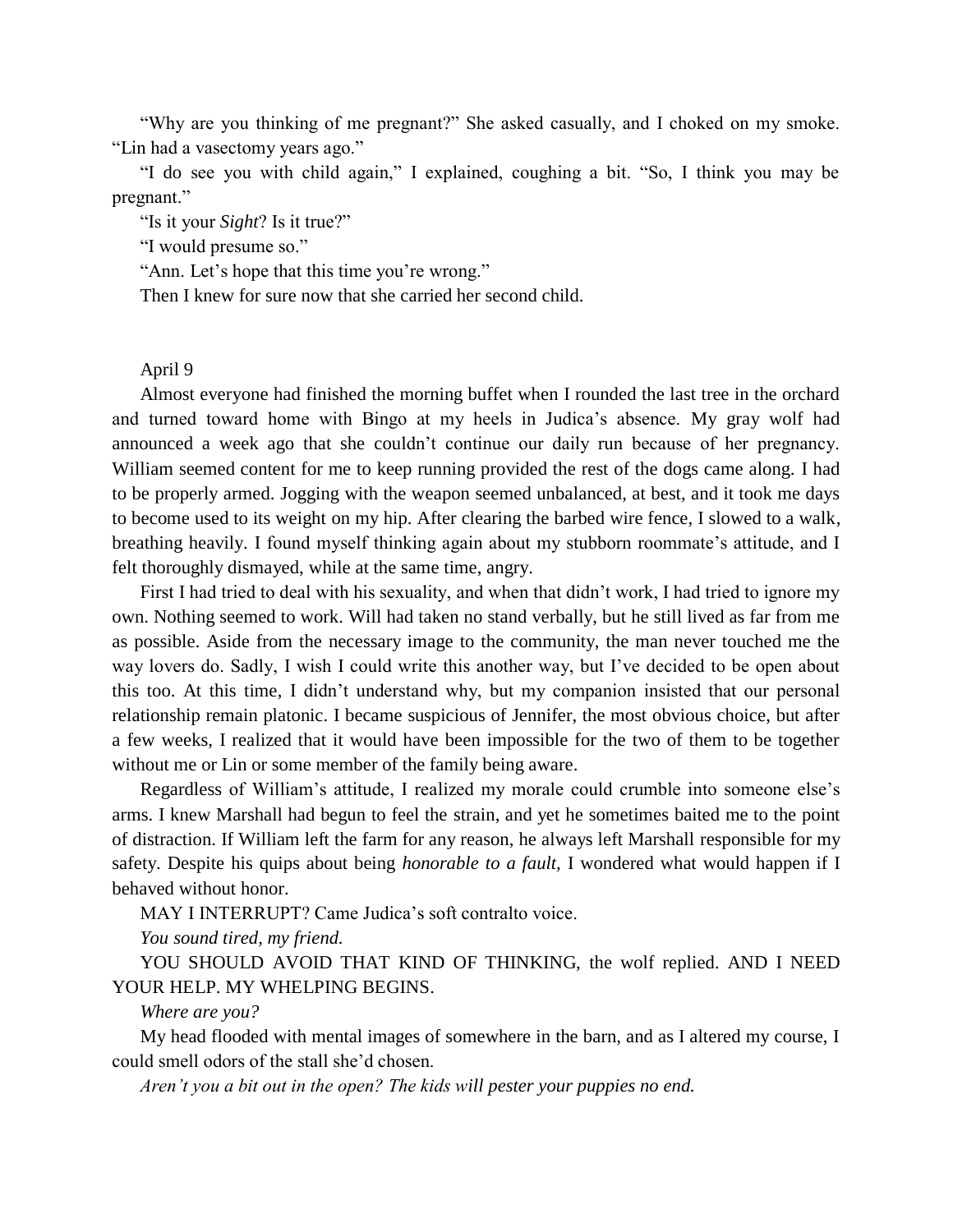# THEY'LL HAVE TO GET ACQUAINTED EVENTUALLY.

Her presence left my mind, but then I realized that the being in the great wolf had simply shielded me from her whelping pains. I sent her my appreciation, then reached out mentally to touch William, but got Lord Thomas instead.

The man quickly explained that *His Fuzzy Face* was occupied, and his mind seemed distant as well. I wondered if we had a hunting party on the prowl. After telling him about Judica, I crossed the drive, nearing the big wooden barn. A wave of serious discomfort struck me, and I applied blocks while reaching out to Marshall.

*On my way to you now,* was his response, and I could sense an urgency to his manner. *Jennifer wants to know if you think you'll need anything for your pupdog.*

*Her guess is as good mine,* I sent back to him. *William went hunting? He didn't tell you?*

*Of course not, but he reminded you to keep an eye on me, no doubt. That he did. Didn't tell you, hey wot?*

"No." I spat viciously, annoyed as I grasped the large barn door, and pulled it with all I had.

The door lurched under my anger as I muttered a string of blue words into the morning air, and heard long strides on the gravel, approaching. I didn't wait.

*He honestly didn't tell you?*

Six different ways to get even with William passed through my mind before I could remind myself of my Christian bearing. Then I grabbed control of my emotions, promising myself that my fake husband and I would have a long, serious discussion. Again. Marshall touched my mind, like a soothing warm blanket, reminding me of my duties to my wolf and her puppies. I notched up the mental barriers one more click.

*That's better.* He chuckled affectionately. *You're getting the hang of it.*

*I suppose you can do better?*

A surge of labor pains came unexpectedly and unfiltered from Judica. My vision blurred. I caught myself against the door and waited for that to subside.

*Hannah*! Rang with concern through my head.

Marshall Roberts had come to my side, was holding me while blocking the animal's labor pains. Helping me walk, together we rounded the open stall door to find Judica stretched out next to the grain sacks in the fresh straw I'd placed for her yesterday. Three squiggling forms struggled near her milk-swollen teats while another gray puppy emerged headfirst from her birth canal.

An hour later after the arrival of three more puppies, I left the stall, stiff from sitting on the ground, and went to find some food to make up for my missed breakfast. Marshall followed me into the kitchen where I was met by Tosha who fussed at me on general feline principle. My bodyguard poured himself some coffee from the 30- cup pot that stood at the dining room entrance while I washed up. He started some toast for me, then brought raspberry preserves from the fridge while I dried my hands. Most of the household were in classes or somewhere, I knew. Needing some alone time, I almost resented my friend's presence.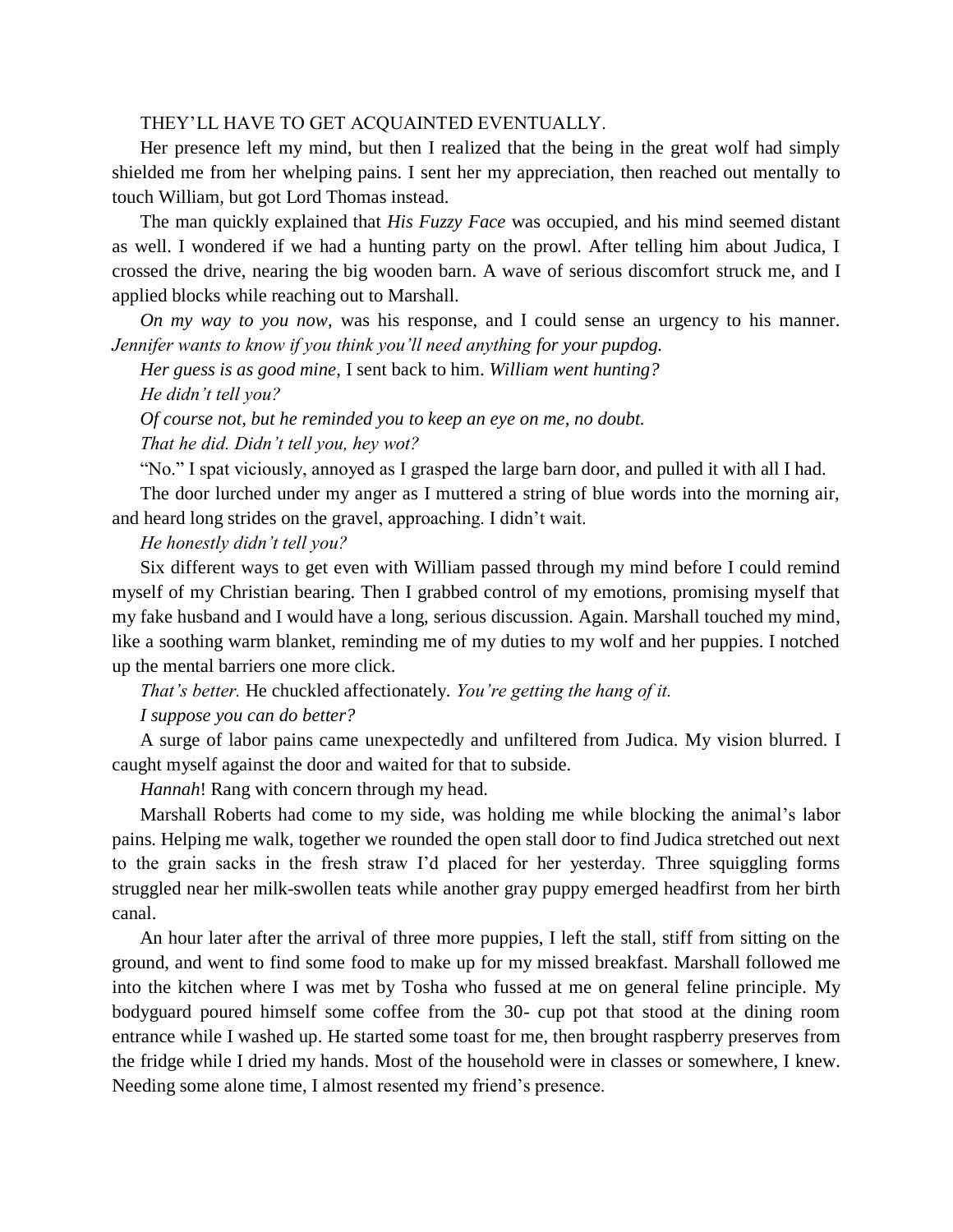"Can't you just watch me mentally, my dear?" I whispered as the toast popped up.

"Easier this way," was his response as he pulled open the silverware drawer. "If they start shooting critters, I want to be close."

"It doesn't bother me like it used to."

"I can tell when you lie to me."

Moving to the refrigerator, I pulled out some canned fruit without comment. Then I changed my mind and put the fruit back.

"Please, Marshall. I just want to be alone for a while."

"Please, understand that this is for your safety as well as your sanity."

I grinned, wondering if I had any sanity left and continued, "You are such a -"

Something screamed in life-threatening pain momentarily within my head, and I grabbed at my temples, hoping that my physical pressure would lessen the effect. A second terrified howl split my skull, and I quickly sat down on the floor before I fell down.

At once, Marshall dominated my brain with his very masculine presence and the Key of E, providing what comfort he could. William had to be the leader. I knew that, but as the critters died, my heart always ached. Marshall came quickly, pulling me into his protective embrace while applying the same blocks he'd used against Judica's labor pains earlier. The pain eased, but the death scream echoed within me, as he held me to his chest, as we sat on the kitchen floor. I began to cry.

His comfortable, familiar smells touched me through his red silk shirt as he pulled us both up to our feet. I remembered the before-time when we had shared each other's bodies as well as our minds. Sending him a loving apology, I turned away and ran for the safety and seclusion of the cottage.

#### April 14

It had been the kind of day you could have labeled "a Monday," regardless of what a calendar said. James seemed underfoot every time I'd turned around, no matter if I fed the cows or tried to do some writing. Twice Lin had to call the boy to order, once during dinner. Later Joy and I discussed our family's many possible parapsychological traits and how to test for them. I'd found Joy to be almost timid when dealing with the world around her, and recalled Marshall's dislike of that. He needed somebody who would fight with him. And for him. Joy could never be a fighter.

Desiring more solitude than usual and tired of the six-year-old's attentions, I wandered back to my cottage. *Our* cottage, I reminded myself. I'd hoped to find it vacant, and was more than a little disappointed. Feeling resentful of William's presence, I remembered how I'd loved hot soapy bubble baths. So while he read and listened to classical music, I lingered in a steamy, bubbly tub.

To my delight, about ten minutes after I'd gotten comfortable, William brought in a mug of mulled wine and modestly kissed my cheek. His mind radiated unusual affection.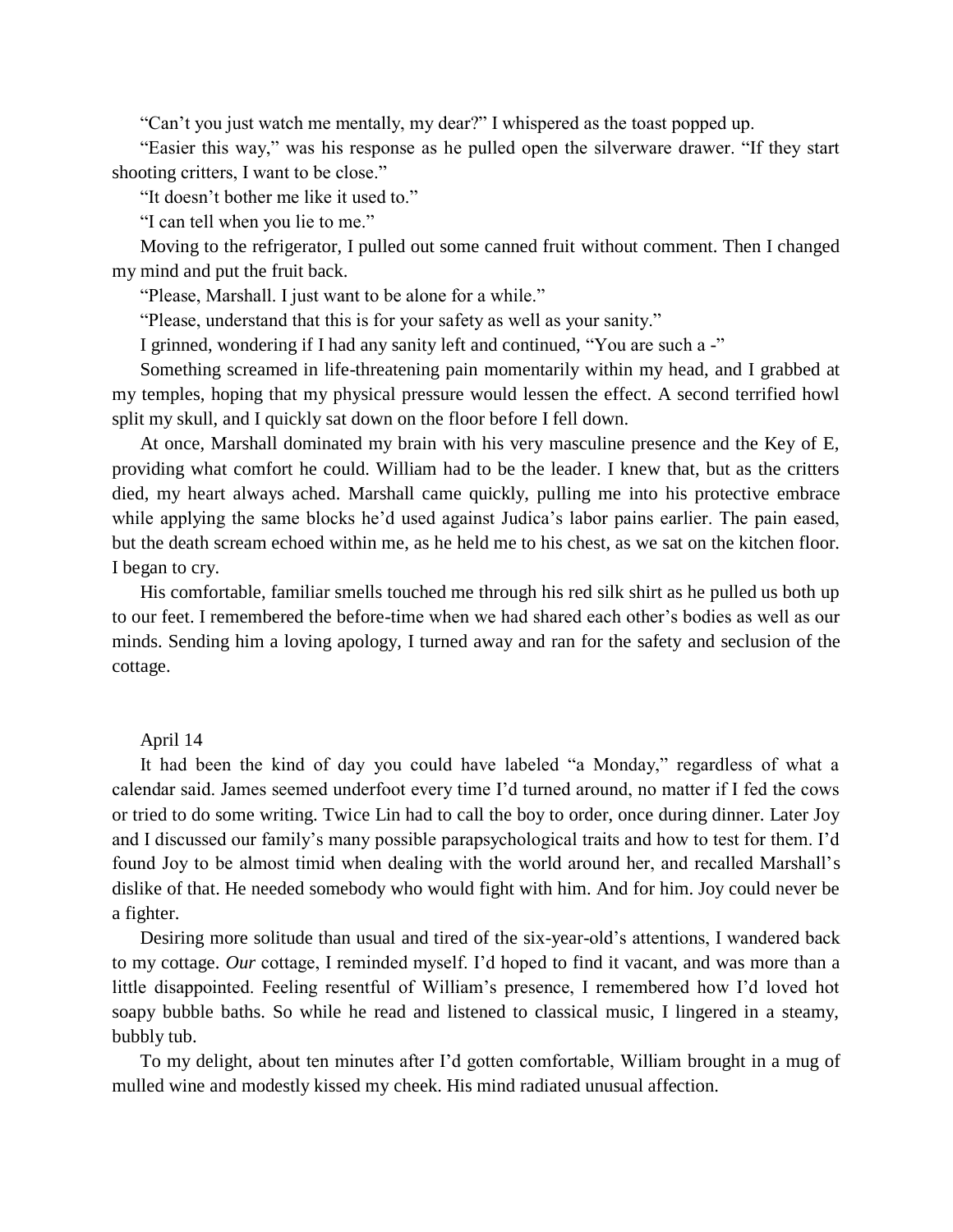"I promise a thorough back rub if you'll return the favor," he whispered near my ear.

"Sounds good to me! Give me ten minutes?"

With a grunt, he strolled from the small bathroom, and I read this as an indication that maybe the man had decided to take an interest in our marriage. We'd been lovers many years ago. Now, his display of affection nudged my hormones. Minutes later, dressed in my velour bathrobe, I entered the living room, only to find Nick and David deep in conversation with William.

*Go, put some clothes on, woman,* he sent coolly, glancing my way.

*I thought you wanted a massage*, I replied, my aroused libido leaking through the mental connection.

*No. I am not having sex with you,* Will said gently. *That's just your overactive imagination again. We'll go over to the big house so you can take care of that*.

He returned to the subject of farming with his two men, ignoring me.

*It's not fair*. I insisted, wanting to use some serious pressure.

*Why do you even bother?* He asked with childlike innocence.

*Sweet Jesus, why I do such foolish things…*

*Sex drains my Talents, and any offspring of ours would go through life as an orphan.*

*I have to agree, but your attentions to Jennifer are painful for me at times.*

*As painful as Marshall's affection toward you?* He looked toward me as he ushered the other men out of the house. *Being pure of heart is necessary for me to do what I must do. You know the biblical recommendations for a chaste and spiritual existence.*

*Do you realize your attitude could drive me to seek my natural pleasures in other ways?*

*Find a toy to assist in your carnal obsession.*

*I preferred the real thing in my pleasure. What is your problem?*

"I'll be right there," he called out the door, and then closed it carefully, turning his full attention to me. Sad eyes glazed briefly in thought, then focused back on me.

*Aren't you fearful of the intensity of the mental link that would probably occur with two such talented beings as ourselves? Such an intrusion into my deepest thoughts and emotions would feel like being violated.*

*The possibility seems adventurous to me*. I told him. *After all these months, I have to ask: have you been playing in someone else's garden?*

*No! Absolutely not. I am not interested in anyone's garden, as you put it.*

*Then, who do you think is responsible for Jennifer's pregnancy?*

*Not me, I assure you!* He laughed through the connection, glancing toward the front door like a trapped animal. *So, Jenn's pregnant, huh? Good.*

Despite his grin, I sensed his confusion at this news. Of course, Eric chose this time mentally to announce that he'd been following a couple of big gray horses for the last five minutes. William turned and left the cottage. Throwing on my closest clothes, I left the house.

By the time I ran behind the orchard, I knew we would have precious little time to get these creatures into the barn before it became pitch-black on this moonless night. Wondering if my husband planned to join in the round-up, I sought his mind only to find it closed and cold.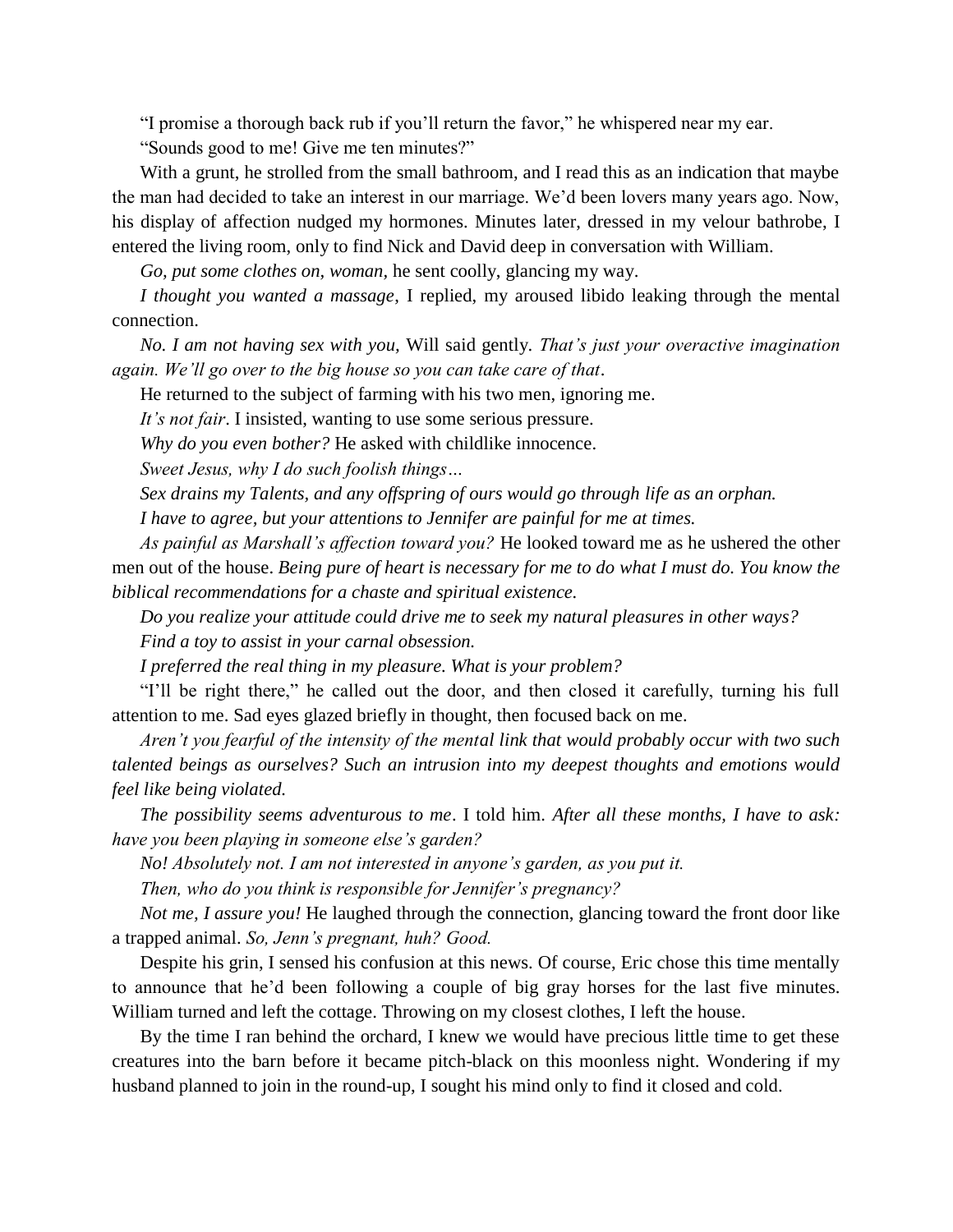*The animals are your concern.* He told me. *Not mine.*

*You'll be riding one of these, if my Sight serves me right.*

*Only after you've set your charms on the beast.* William grumbled, and I felt pouting in his undercurrent emotions and his thoughts of Jennifer.

*I'm sorry I read you wrong.* I sent him with a smile.

The link had closed.

Reminding myself that I was not responsible for the situation I was stuck in, I skirted an oversized thicket and skidded to a stop no more than fifteen feet from the most impressive gray dappled Percheron stallion I'd ever seen. Behind the great beast stood a somewhat smaller one and I guessed it was his mate. Three more, average-looking horses lingered behind her.

My appearance had startled the two draft horses as much as their physical presence sent my blood racing with a new set of remembered dreams. I *Knew* all five horses on sight and felt driven to approach my new friends and hug their necks. The air itself felt like aggravation to me, and then I spied Nick Hoffman behind the small herd with a buggy whip in his hand. The massive stallion trumpeted as my eyes caught the form of Toby limping behind the man. The teen looked as if he'd bit dirt more than once. I glanced back at Hoffman, who carried his left arm in his right and he vibrated with pain.

The enormous gray horse charged at me, radiating fear and confusion, but I dodged easily, stepping sideways at the last minute to avoid his massive hooves. I tripped and hit the ground, rolling to a sitting position. Behind the stallion, the mare shivered in excitement, and in that instant, I was drawn to her mind.

The mare called herself *Astre*. The stallion must have sensed our happy exchange and brought himself up short. Pivoting, the huge draft animal stopped with his nose inches from mine. I stayed as still as I could, relaxed and calm. Hot breath pushed at my face with smells I'd cherished since early childhood. Sensing his name was *Flaxen*, I could also hear human voices calling to the house and both William and Marshall responding. While lost in the creature's mind, I felt pain in his flanks and hot hate for the man who had caused that.

"Ann?" Toby shouted and the stallion flinched, the great gray head sweeping up defensively.

"Be still," I called as the big hooves shuffled uncomfortably close. "I'm okay, but they're scared."

### *How can I help?*

I got a sense of direction from William and looked to sense his trim figure stepping from our cottage's porch.

*Nick's hurt, and I need everyone to stay calm. I do not need this becoming chaotic.*

The mare and stallion stood on either side of me now, radiating their cautious curiosity. Beyond these two towering horses were two more mares and another whose gender I couldn't tell. They were more the usual size. All seemed of bay coloring, but later I found one was a buckskin.

Astre took her turn at sniffing me and then nuzzled my cheek and hair in friendly greetings as I sat in the long grass.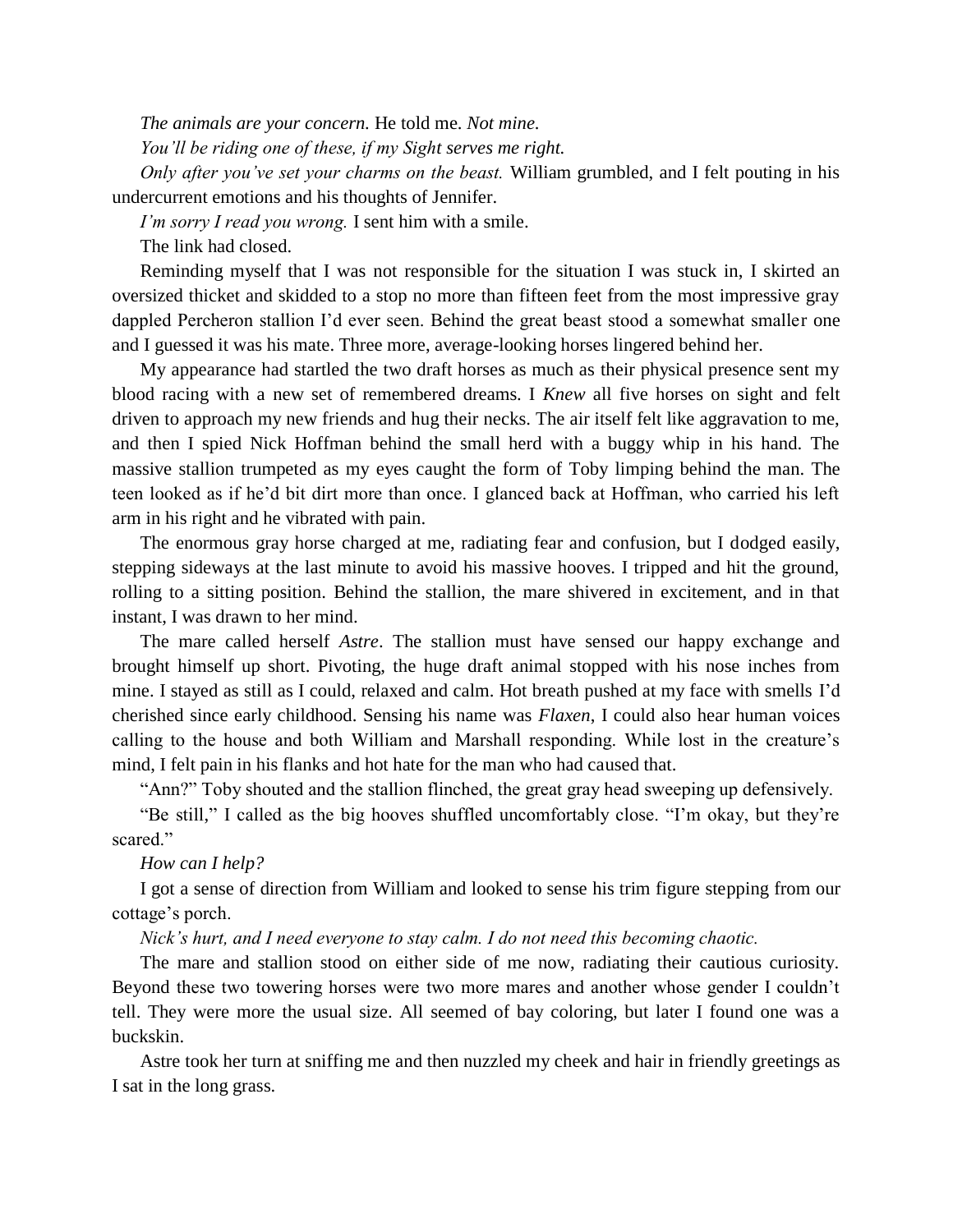*Who's closest to the corral?* I sent to all, only to hear Eric report that James had the gate open and waiting. *James?* I felt surprised and pleased. *Had he heard my mental need?*

The big mare nudged me again, and as I met her brown eyes, I knew all I had to do was lead them where I wanted, provided that was all right with Flaxen. I asked the mare to help me to my feet. Wrapping my arms around her long mane, Astre slowly pulled me up with her head as the stallion let out a lengthy neigh. William mentally touched the three of us with approval, as he hurried from the dormitory where he had restored order there.

Cupping my hand under Astre's chin, I led her back around a barbed wire hazard Eric had installed the previous winter to the only entrance to the farm, the front gate. Flaxen followed a few steps behind. I considered the fact that William had chosen to help with the children instead of share my personal happiness. He knew how I had hoped for these creatures. A soothing thought touched me as I walked the animals toward the locked gate, and I looked up to find Will leaning lazily against it. His mind was guarded, but he grinned in the failing light.

*They're just like you showed me!* Came his greeting. *How will I ever climb up there? There are ways,* I responded cheerfully. *Do you like him?*

*He's amazing! No wonder Arthur's knights rode his ancestors*, William said, and then turned and pushed open the metal gate meters before we came close. When Astre, Flaxen, and I had walked through, William remained there until the last of the horses entered our fenced yard.

Feeling uncomfortable about our earlier discussion, I kept off the mental plane despite Marshall's insistent queries. William told him to work crowd-control and mind his business. My husband came up beside me as I covered the last of the walk. He remained quiet, except to comment that these were indeed beautiful creatures, until we had put the regular horses in the corral. As I made my way with the two Percherons toward the barn's open door, William's hand began to glow blue, like his lightning, allowing me a glimpse of the damage Nick's whip had done.

Frightened, Flaxen jumped through the big barn door and knocked me to the floor as he ran in. Terrified, the stallion ran to the end hallway while William extinguished his light, and pulled the door closed as the big Percheron skidded into a stall. Will carefully closed the stall door with a glowing look of satisfaction.

Astre bent her head to me in the darkness of the barn, sniffed a few times, and pulled her head back up, nickering to her mate. Flaxen snorted twice, and I could hear my husband's soft chuckle as footsteps came toward me. With a loud click, the main lights came on, and then he came over to me, hand outstretched.

*I'm sorry. I didn't think my horse would be afraid of my light,* he explained while helping me to my feet.

His touch felt guarded, but he did allow his delight of the horses to flow through the link. Constructing similar walls, I smiled up at his bearded face, putting aside my frustrations. Our eyes met and William nodded his approval as my mare casually walked into the last of my vacant stalls.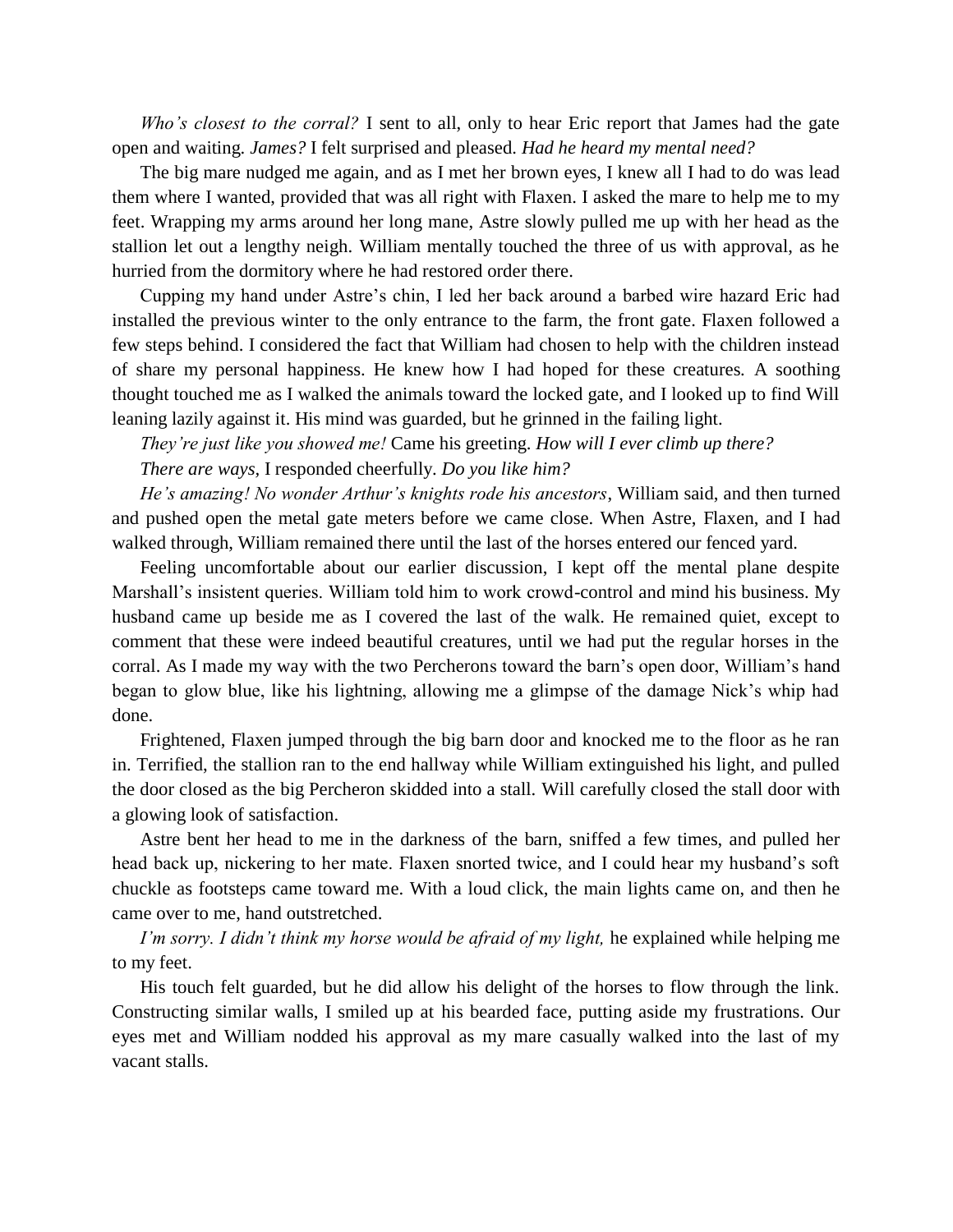## April 15

Leather bindings held tight, rubbing my flesh raw. I'd long since given up attempts to break them. Filth lay all around; the odor still choking after days of living in it. What does all this mean? I wondered in objective awe. Not a nightmare. Nor prophetic dream either. Very strange, I thought, willing myself out of this dreamy other world and up to consciousness.

William lay sprawled next to me on his back, fully clothed and snoring loudly. With effort, I rolled him onto his side to quiet the thunder and then slept again.

William had become a late riser, usually around nine. Recently I'd been lucky if I made it to breakfast at the big house. I still jogged early mornings, and often found myself grateful to have the cottage to myself in the mornings when he ate breakfast in the big house. After a light breakfast of tea and buttered pumpkin bread, I dressed against the morning chill and called a mental greeting into the still air. Jennifer, Thomas, and Joy responded amiably, reporting all was well.

Marshall's reply was one of aggravation. I had kept him waiting, he informed me. I offered apologies, pulling on my very well-worn and comfortable boots, and then I ran to the stables.

I remember the trace of frost that lingered, melting in the warmth of the sun, and I was startled by my breath rising in puffs of steam in the cool air. *He'll be frisky*, I warned myself, pulling open the smaller barn door and hurrying into a dimly lit stable area. A few moos greeted me, and I stepped to their pen, quickly opening its exterior door. Leroy, our young new bull had already taken his place as leader of our six milk cows.

I didn't wait for these slow beasts to file out, leaving that to Bingo and Trapper. I hurried up to the stable walkway to the opposite end of the barn, where Marshall and Eric waited. The dark Irishman glowered impatiently as I called good morning, slid passed them, and peered into Flaxen's stall.

In the dim enclosure, I could barely make out the big horse but heard him shuffle nervously in the straw bedding. I could hear the casual chewing that told me that someone had managed to get grain to him, thankfully without being harmed.

Wild eyes came up from the blackness of the stall, and the stallion screamed viciously, lunging toward me with ears flat against his head. I stood my ground meeting bared teeth with a clenched fist that landed squarely on the animal's nose. My hand stung with pain as the horse pulled back into the stall, briefly startled. Then he lunged again.

Marshall pulled me out of reach, deflecting my aim for the animal's snout by inches. Teeth slid closed on the material of my light jacket, as I shook the man away, pulling from the horse at the same time.

"I swear I don't know who is worse," my blond friend growled. "You or this devil you call Flaxen."

"William will never be able to ride him," Eric insisted. "Frankly, I'd be afraid to."

"Well, I'm not," I said hotly, avoiding the eyes of either man by inspecting my arm to exaggerated lengths. "Who fed him?"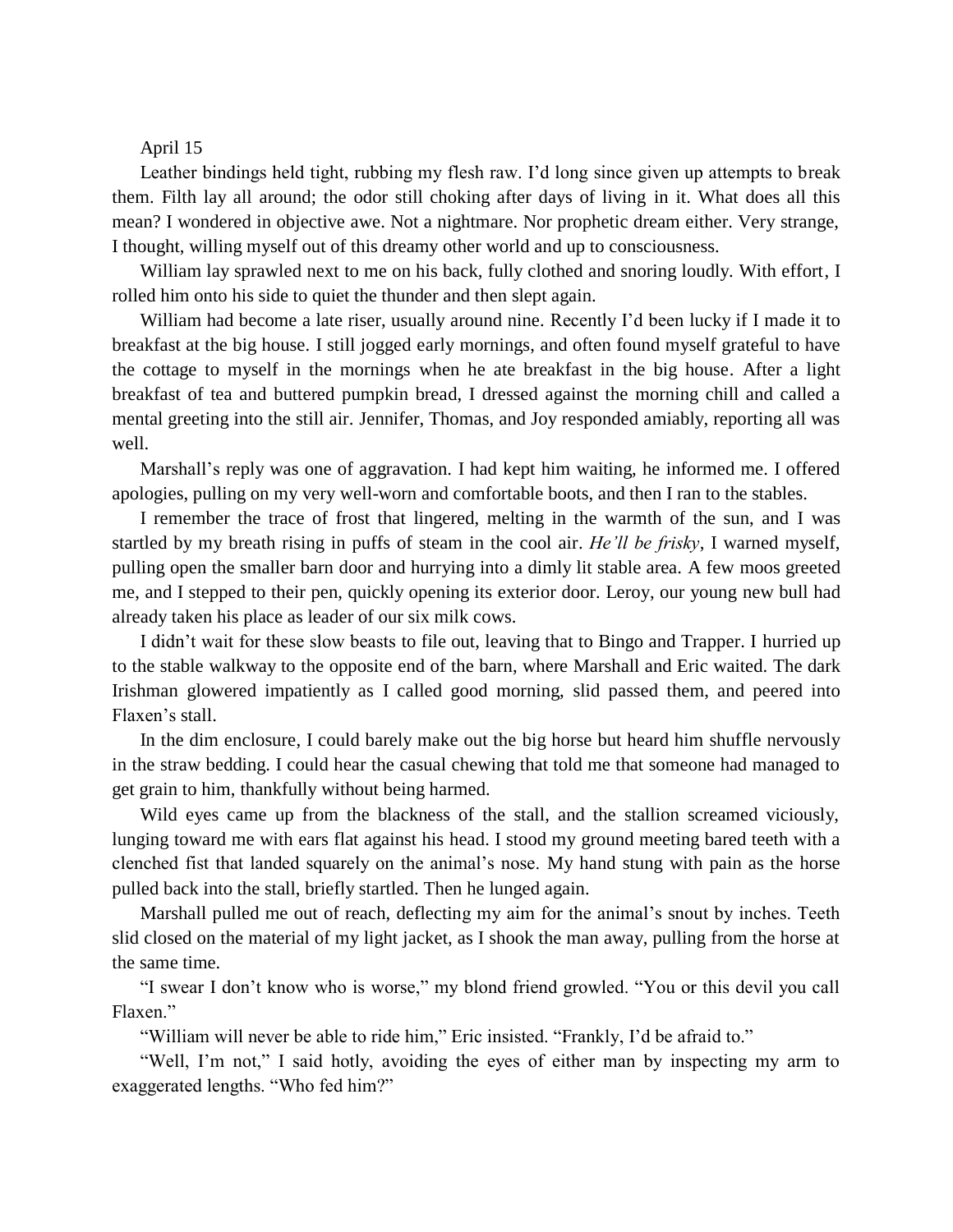"I did," the black-haired Irishman said proudly.

"From now on, he's no concern of yours. Nor yours, Marshall."

"Not me, lady!" He declared innocently.

"I'll see to him until William learns how to." Shooting Marshall a decisive glance, I set my jaw and looked to Lord Eric. "Understand?"

"You'll ride him?" Eric's tone held serious doubts, and I could feel his concern for my safety.

"Not today. First, some lessons in manners." I watched the dark man frown. "Please just get out of here. He smells your fear."

With a shrug, O'Leary ambled off down the walkway. I did not watch him, but turned my attention on the gray goblin that pawed and stomped within the box stall. He was a beauty, well over twenty-three hands of powerful muscle and intellect that had never yielded to man. A fighting steed, brave and bold, and I realized William would have his hands full even after I'd gentled the animal for him.

Marshall shuffled his feet in the dusty corridor, and I turned to see him anxiously eyeing the wild creature. I laughed and gently touched his arm in reassurance. Taking my hand, his massive fingers played across my knuckles suggestively, as he continued watching the great gray horse settle again to chomp his oats. From his lingering touch, Marshall's essence seemed self-assured and mildly amused by my latest adventure. At least that is what I felt.

*You're not afraid of him?* I thought through the physical presence at my hand.

"Should I be, my Sweet?" He chuckled in a low tone. "You're not."

"No. Look, maybe you should go too. He'll sense your concern for me."

"I cannot change my feelings," Marshall responded, raising my hand to his lips. "Please, be safe, m'lady. He is a handsome beast, hey, wot?"

"Yes, he is," I whispered, feeling the flood of warmth in my cheeks and tried to concentrate not on the horse but on the man who would ride him, my husband.

As Lord Marshall strolled in long strides out into the morning sunshine, I slipped back the bolt on the door and stepped into the stall.

"Here is where we begin, Flaxen," I called evenly as the stallion eyed me from a corner of the stall. "But let's not argue. Shall we begin?"

I touched his mind with my own and relived the dream I'd had of the leather bindings, and understood. Peering into the darkness, I could see the aftereffects of the animal's capture the night before. It had been disastrous for men and beast. Flaxen had badly bruised Nick's arm and trampled over Tobias. The stallion would not be bound. Nor should he be, I thought with loving admiration as I observed the deep gashes on his flanks where Nick had laid his whip in attempts to herd the animal in our direction.

Now big-eyed, the dapple gray stood trembling as he waited for me to make my move. No dumb animal this, I knew, only scared and in pain, I reminded myself. The box stall had little light in it. I could smell dried blood and festering flesh.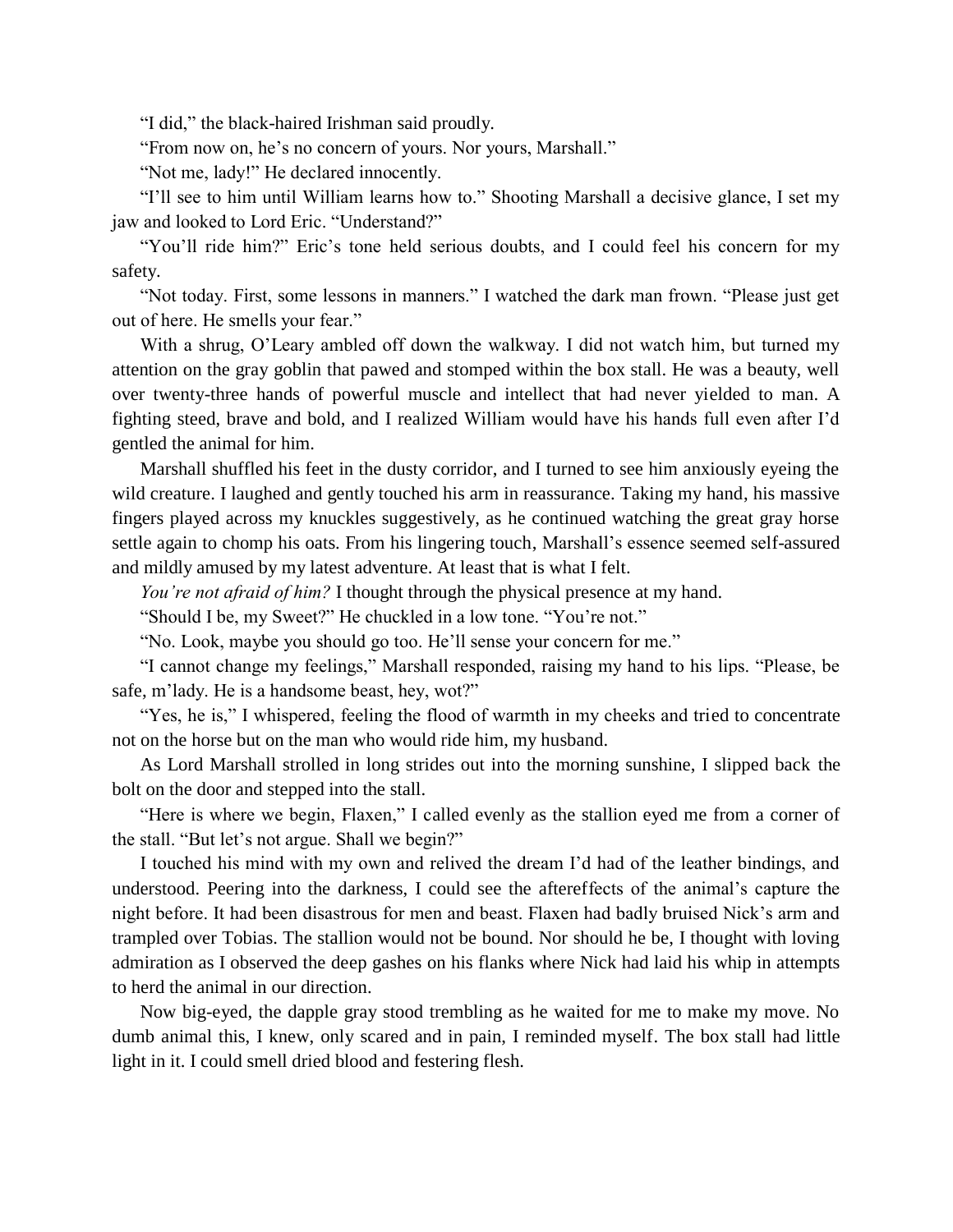Raising my hand, I ignited my fingers into a dim glow so I could see better. Flaxen snorted, dancing nervously in the straw. There was great intelligence in his eyes, I could see. So mentally I reached out to him and found pain that burned into my own being. I broke away, lowering my glowing hand. Creating a small fireball, I set it to drift above us, safely away from walls or ceiling. This small sun illuminated the whole enclosure and left my hands free. I took two steps toward the stallion.

Throwing up his head, the animal snorted once and pawed the ground, his ears flat against his head. He made no move towards me but watched cautiously, wild-eyed. I stayed out of the range of teeth and hooves.

"Those are some pretty nasty gashes, my friend," I said using calming tones as the horse picked up my scent. "I apologize for my thoughtless companions. They just didn't understand that you were coming to me. May I tend you?"

Flaxen snorted again, and I could see that he'd begun to calm. Overhead, the mini-sun hissed and popped as a gentle nicker sounded up the hall. I knew these horses had been sent by Divine Providence.

Down the hallway, a door opened and shut and in a moment Jennifer appeared at the stall's half door. She peered anxiously in and smiled at the suspended fireball, as I moved to her.

"At least he lets you in the stall," she commented, passing a jar of salve and clean rags to me. "William said you didn't respond earlier."

"He knows I'm occupied. Thank you for the ointment."

"Mind if I stay a minute?"

"Not at all," I smiled at her, and then turned. "As long as he has no objection, that is."

The horse had been watching from his position near the hayloft and sniffed at the air now as I uncapped the medicine. An aroma of camphor drifted into the musty air as I checked the animal's reaction. The stallion drew another mouthful of hay.

"Just keep those peaceful thoughts coming," I remarked over my shoulder and stepped slowly forward. "Easy, son. Nobody here is going to harm you. Easy! That's real good."

My hand touched velvet hide, and the animal jumped ever so slightly. Then he froze as I felt for his being and touched it too. The animal shivered but made no hostile moves. I introduced myself formally. Relief swept through his body, and my senses danced with stimulation and memory.

Focusing on the wall, I found myself wondering at the animal's intense dislike for saddles. The stall was dark. The smell from an earlier dream came up from the floor. Panic rose within, and I shook myself violently. Where was I?

"Jennifer?" Was that my voice? "How long was I gone?"

I am still standing, at least, I reminded myself, turning for her. My head spun the room around with trails of the contact. Breathing deeply, I grabbed control and pushed the experience away. When I opened my eyes, I was surprised to see no sign of distress on the woman's face.

"Five seconds. I timed you." She smiled.

"Seconds! Great God, it felt like hours."